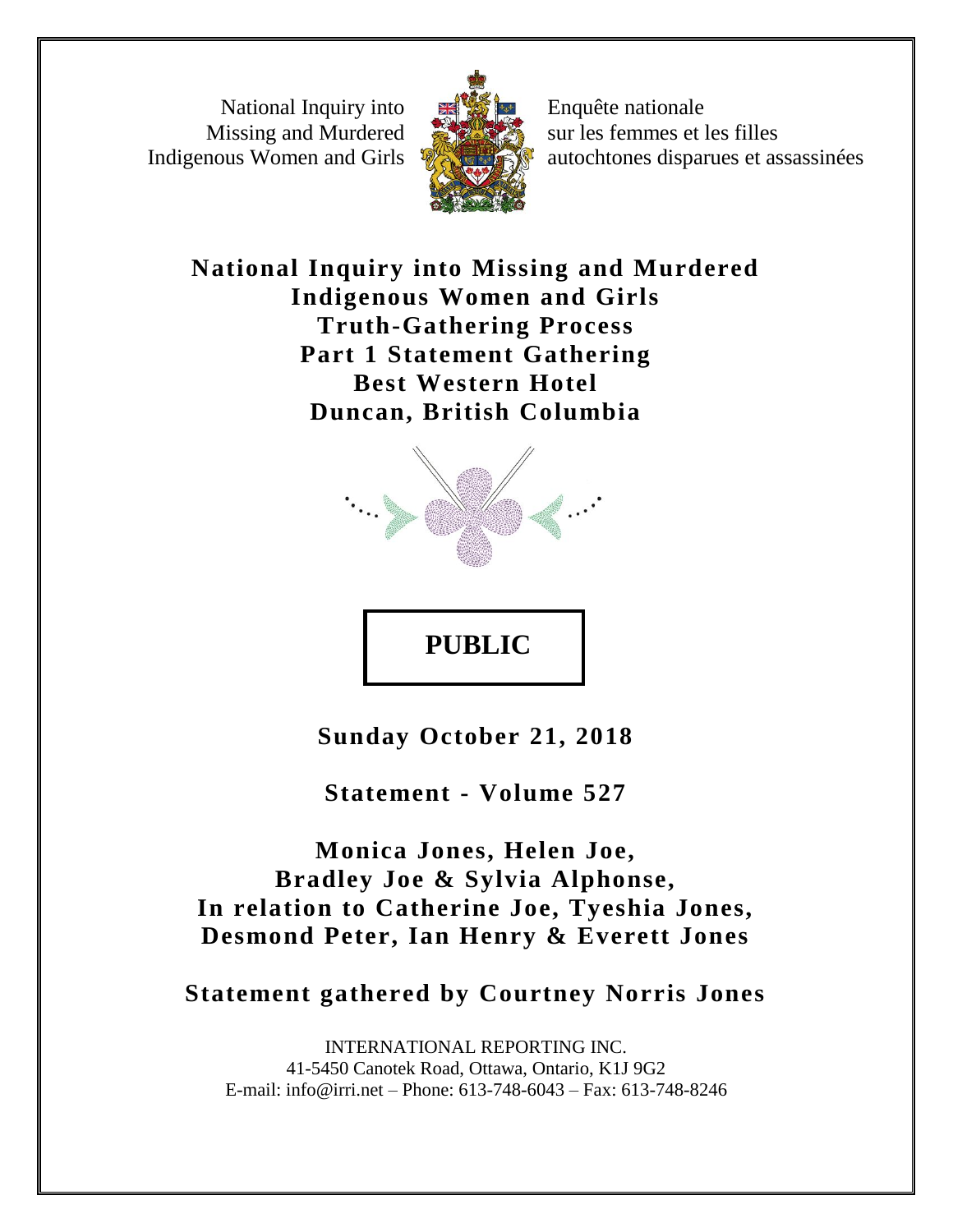## **II TABLE OF CONTENTS**

**Statement Volume 527** October 21, 2018 PAGE **Witness: Monica Jones, Helen Joe, Bradley Joe & Sylvia Alphonse Statement Gatherer: Courtney Norris Jones**

| Statement of Jones, Joe, Joe & Alphonse 1 |  |  |  |  |  |  |  |  |  |  |
|-------------------------------------------|--|--|--|--|--|--|--|--|--|--|
| Reporter's certification 23               |  |  |  |  |  |  |  |  |  |  |

**Documents submitted with testimony: none.**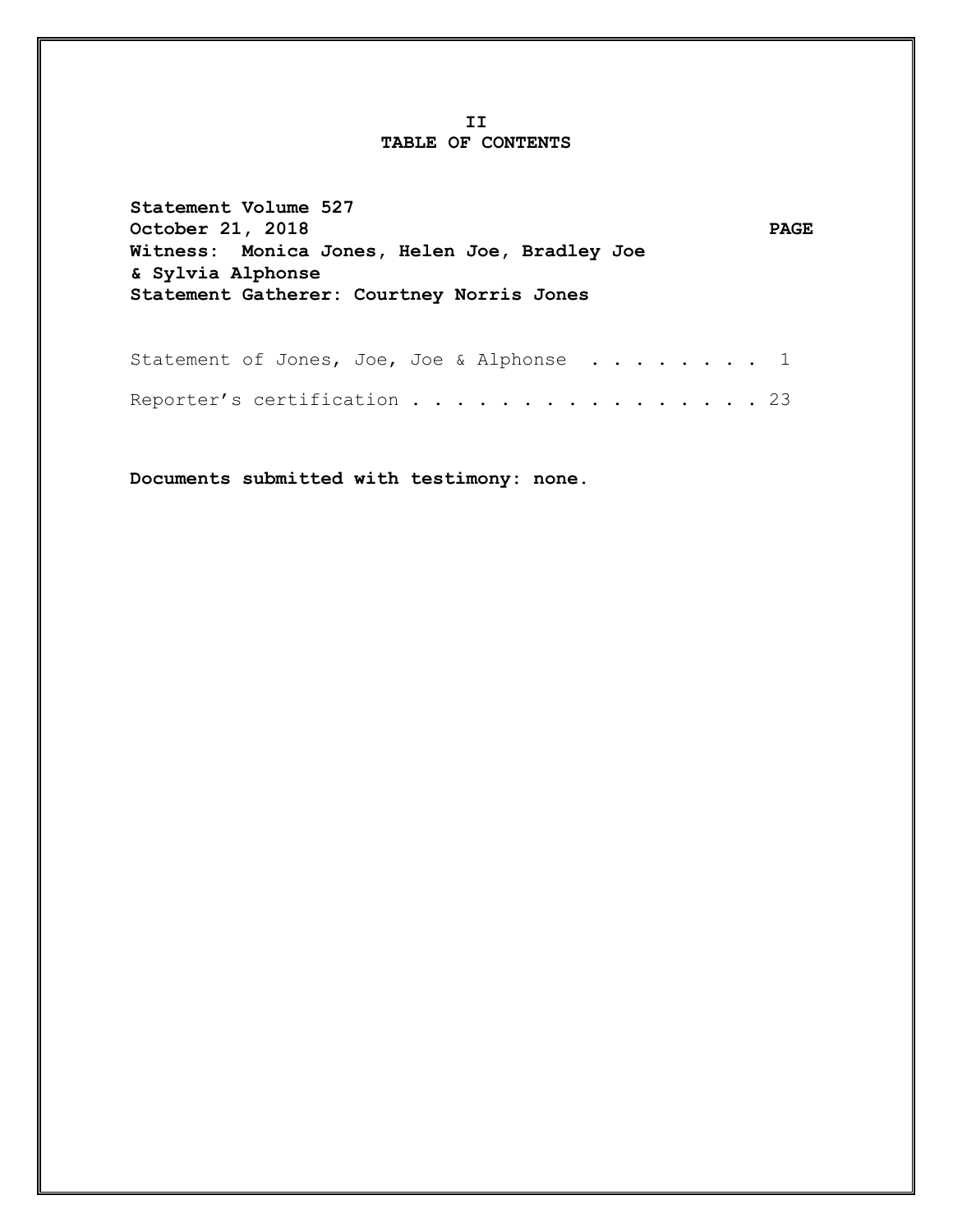**Statement – Public 1 Jones, Joe, Joe & Alphonse (Joe, Jones, Peter, Henry & Jones)**

 Duncan, British Columbia --- Upon commencing on Sunday, October 21, 2018 at 10:40 a.m.

 **COURTNEY NORRIS JONES:** This is Courtney Norris Jones, statement taker with the National Inquiry into Missing and Murdered Indigenous Women and Girls in Duncan, BC on October 21st, 2018 and the time is 10:40 A.M. Today I am speaking with Monica Jones, Bradley Joe, Helen Joe and Sylvia Alphonse of the Cowichan Tribes. They are here to tell their truth for their sister, auntie and mother, Catherine Joe, who was murdered. She was missing for six months and was found June 19th, 1977. Also present in the room is Jackie Brown (ph) health support.

 Also, for the record, Monica Jones, Bradley Joe, Helen Joe and Sylvia Alphonse, you are here voluntarily to provide your truth and you agree to the videotaping and audiotaping of your truth. You also understand that at the end of your truth you'll be able to determine whether you would like your truth to be public or **private at that time.** 

21 So, Helen, whenever you are ready --- **HELEN JOE:** Okay. **COURTNEY NORRIS JONES:** --- you can start. **HELEN JOE:** I called my nephew Dwayne (ph) this morning and told him we were doing this and -- and he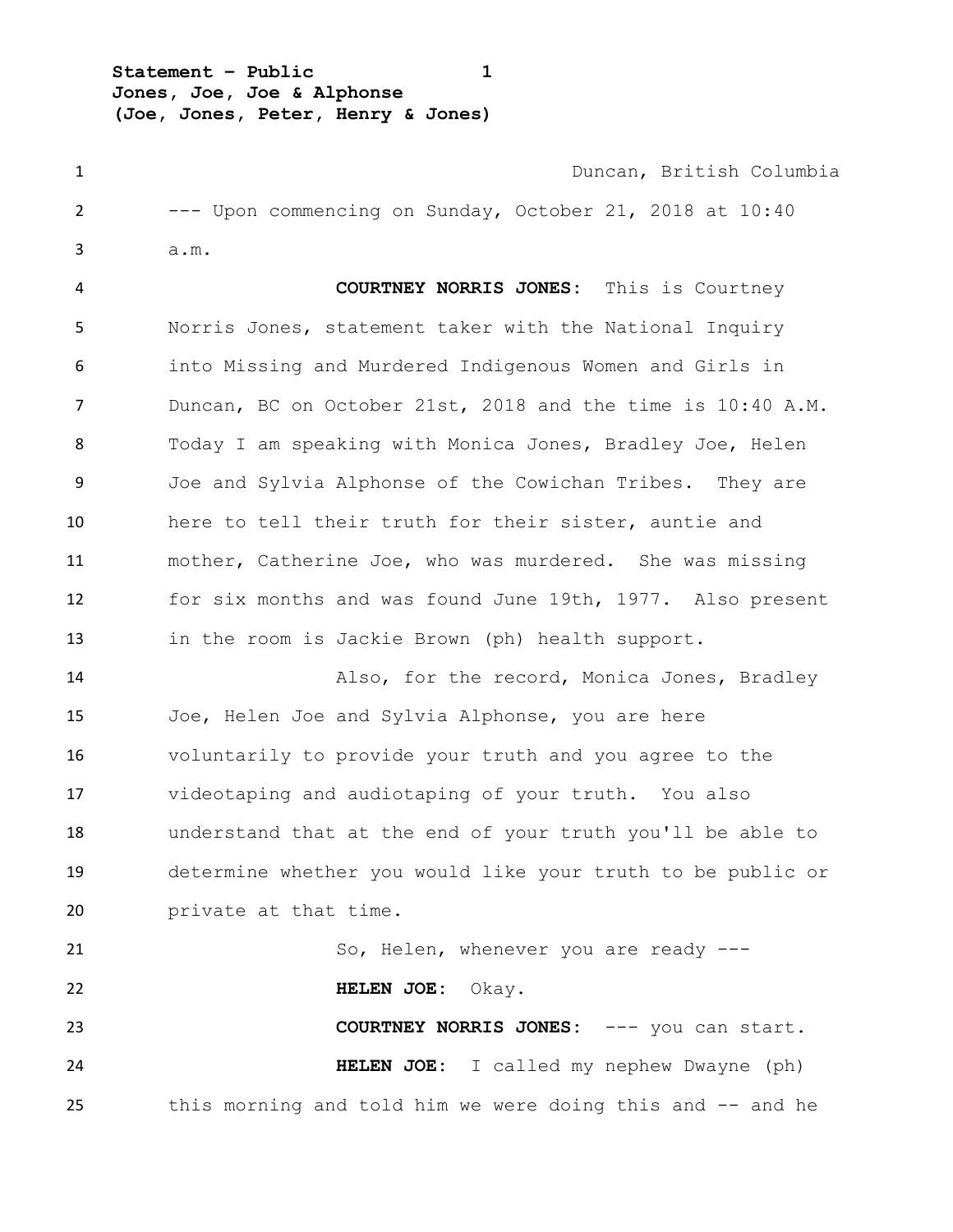**Statement – Public 2 Jones, Joe, Joe & Alphonse (Joe, Jones, Peter, Henry & Jones)**

 was crying. He remembers laying with his mom and she was crying and all he said, "They're watching over us. Mom, dad," and he remembers her getting beat up. He's still hurting every day. He cried and told him what this was going to do, it's opening wounds. And that's all he said. He couldn't say anything else.

7 June 1977, Cathy went -- was only 27 and she found -- my sister six months missing turned our lives upside down, shattered, no clue. We received calls every day, January, February, March, April, May, June. My father, Benedict Peter, and uncle were in the States when Larry Joe came and asked my mom to go identify her.

13 I asked to go with my mom and he said, "No." And she went by herself and it shattered her life forever. And year after she passed away, '78. She was drinking and she choked on smoked fish. She had heart trouble. She wouldn't stop crying. We'd try to comfort her, nothing we said, you know, helped her.

 Me and my [D.] we were drinking too and, you know, we turned to alcohol. And then she said, "We can't do this anymore. We have to do something, you know, keep our dad alive with us." So we started canoe pulling. And our daughters -- and my dad supported us, he travelled with us to all the canoe races. And we were coming first for a long time. We trained hard, we ran down the bay, heavy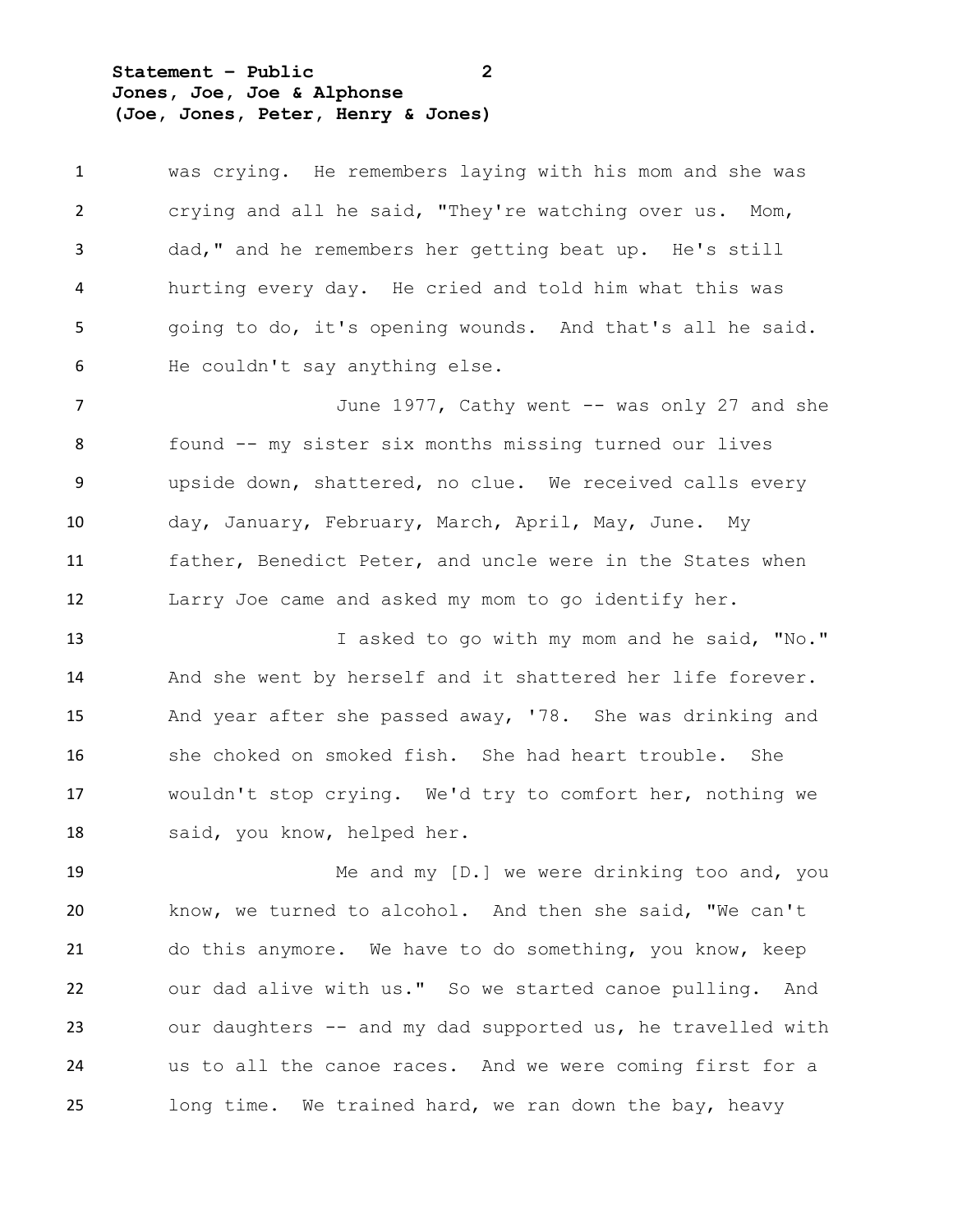**Statement – Public 3 Jones, Joe, Joe & Alphonse (Joe, Jones, Peter, Henry & Jones)**

 coats on with rocks in our hand. They trained us hard. We were out there for three hours. We came first, we -- we were -- they couldn't catch us. My dad was really proud. And she was a good canoe puller too. She'd go on a single and she didn't know how to turn and she'd make a wide turn but she still came first. That's how much power my sister had. And she'd clam dig and she'd pack the sacks up the hill, Juno Bay (ph). My parents taught us how to clam dig and live on the sea with my grandfather, William Joe. We'd go on two boats down Cowichan Bay. We'd camp down there because the water was rough. So it was a lot of fun then.

 In '78 my dad -- my mom passed away and his life was shattered. That's why we had to pick him up to stay with us. And everyday I hated the phone ringing late at night. To this day, I'm still like that. The -- the investigators came to the house, no clues. It affected my parents this happened to our sister. She had a broken neck and back.

20 Me and my [D.] went down to the police station after a while because they weren't coming around and that lady at the desk said, "No," right away and she slammed that glass window in our face. And the cops were saying that they had him but I didn't think it was true because he was never arrested. And he killed himself and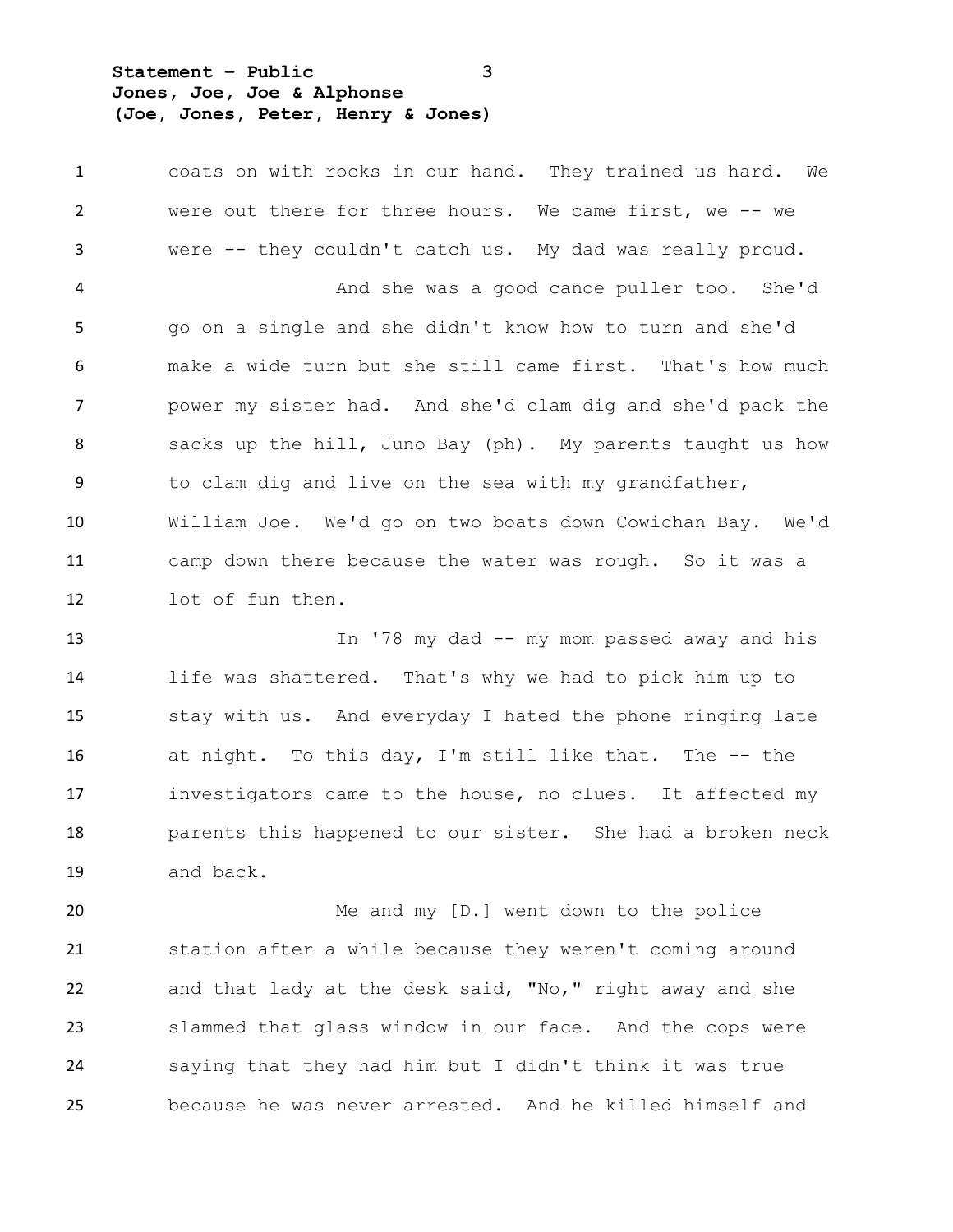**Statement – Public 4 Jones, Joe, Joe & Alphonse (Joe, Jones, Peter, Henry & Jones)**

we heard all kind of stories.

 My sister knitted Cowichan sweaters too. And socks and hats and real beautiful work with she had -- she'd argue with Bruce, the buyer from Victoria, saying she wanted more money but he never gave no more money. He paid low. 1970's, they pay -- he didn't -- they just gave -- they didn't make any profit. But she kept knitting and selling to him. And called him a Chinaman because she wouldn't raise the prices. She travelled to the States to work too. She picked strawberries, cherries and apple. We watched the kids while she was gone. So it was a hard life going through this. But I don't talk about it, you know, because I don't, you know, put stuff on the children. And my sister [D.] has some information too but she doesn't want to say it. I 16 just try to block it out, you know, I want to forget it but I couldn't. 18 They went to the police station a few times, I didn't go. I didn't want to hear what they're going to say. To this day, I think the cops are prejudiced to -- to us yet. That's all I have to say right now. (Short recess) **BRADLEY JOE:** I'm Bradley Joe. I'm going to read about my late auntie. This is a story from my auntie

[D.]. She lives in the States. I'm just going to read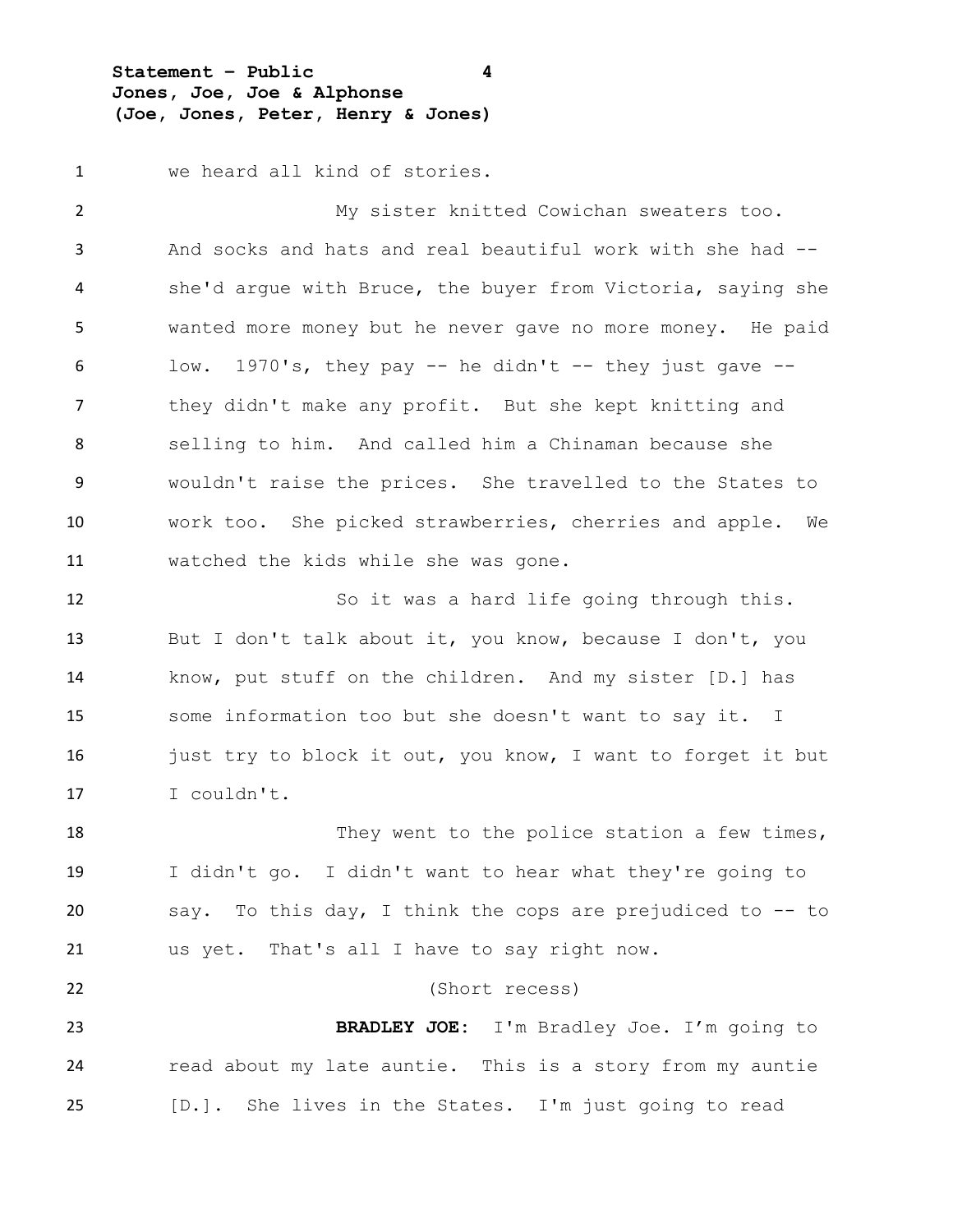**Statement – Public 5 Jones, Joe, Joe & Alphonse (Joe, Jones, Peter, Henry & Jones)**

1 what -- what she gave me.

2 "Cathy was a young, strong, hard -- hard working and full of life. She had provided for her two children, two and four at the time, by harvesting clams, knitting. Cathy had also dedicated her -- her time to training and canoe pulling.

7 The China one day Cathy went out partying and never came back. Cathy had been missing for months. Her mother went to the news in Vancouver and Victoria and for missing person. Call -- Calls came in from everywhere saying that they spotted her in different places. June 1997 (sic) Benedict father Peter, Uncle Peter, Uncle Dojo (ph.)," -- or Grandpa Dojo, my grandpa -- "Followed a call down to the Neah Bay (ph). Some said she might been seen there on this day.

 The Joe families have -- had been turned upside down. [Police Service 1] knocked on the door, they told Evelyn (ph)," -- my grandma, my auntie's mom, "That they needed to come to the police station. She went alone to identify her clothes. Cathy's body has been too far decomposed for evidence. Her family, her mother and children would never be the same again.

 Cathy was raped and murdered. Her remains had been brought home. Her parents were left to raise girl Sylvia, boy Dwayne, and we had known it would been too much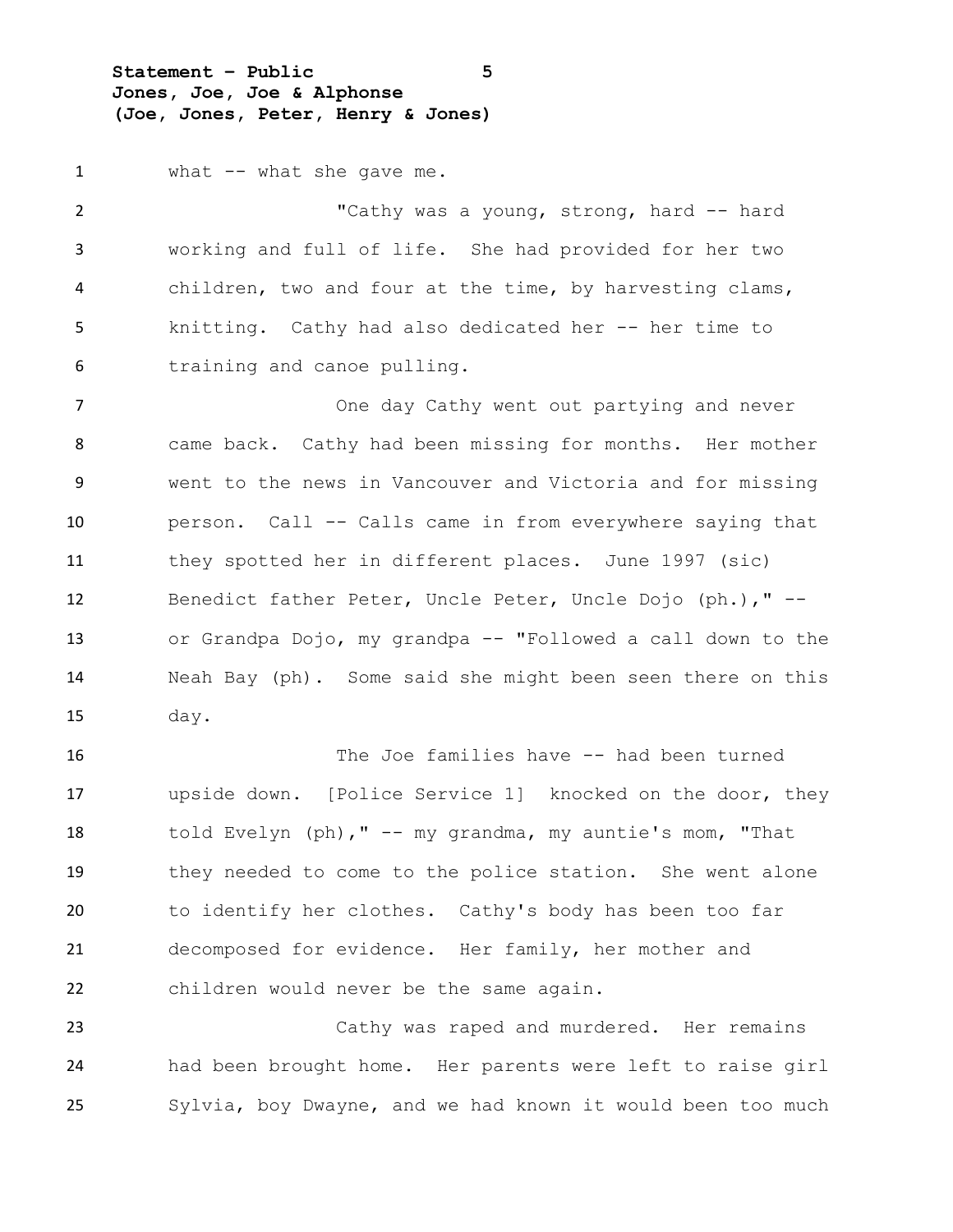**Statement – Public 6 Jones, Joe, Joe & Alphonse (Joe, Jones, Peter, Henry & Jones)**

 for mom. Her daughter went missing for a month, she had to identify her clothes. No one should have to bury their child. That mom die this -- on December 25th 1978, Cathy's mom had sadly been taken her own life. She couldn't take it. She died of a broken heart. Benedict raised grandbabies as his own. The detectives came over less and less.

 Cathy was cold case. The law didn't do anything when Cathy was taken away from our family. She became one of many who missing and murdered. It would have 11 helped her family to have closure if her -- if her murderer was brought to justice. Maybe it'll never happen. People didn't like to talk about these things that make them uncomfortable. Cathy's skin was never wrinkled, her hair never got to go grey. She didn't get to watch her children grow. She's immortalized now by stories we will tell. Cathy will never -- will not be forgotten. Her story will be told in the hopes that it will never happen again." **COURTNEY NORRIS JONES:** We are stopping for a break at 10:55. (Short recess) **COURTNEY NORRIS JONES:** We are restarting at 11:02 A.M. Okay. Sylvia, whenever you're ready. **SYLVIA ALPHONSE:** Hi, my name is Sylvia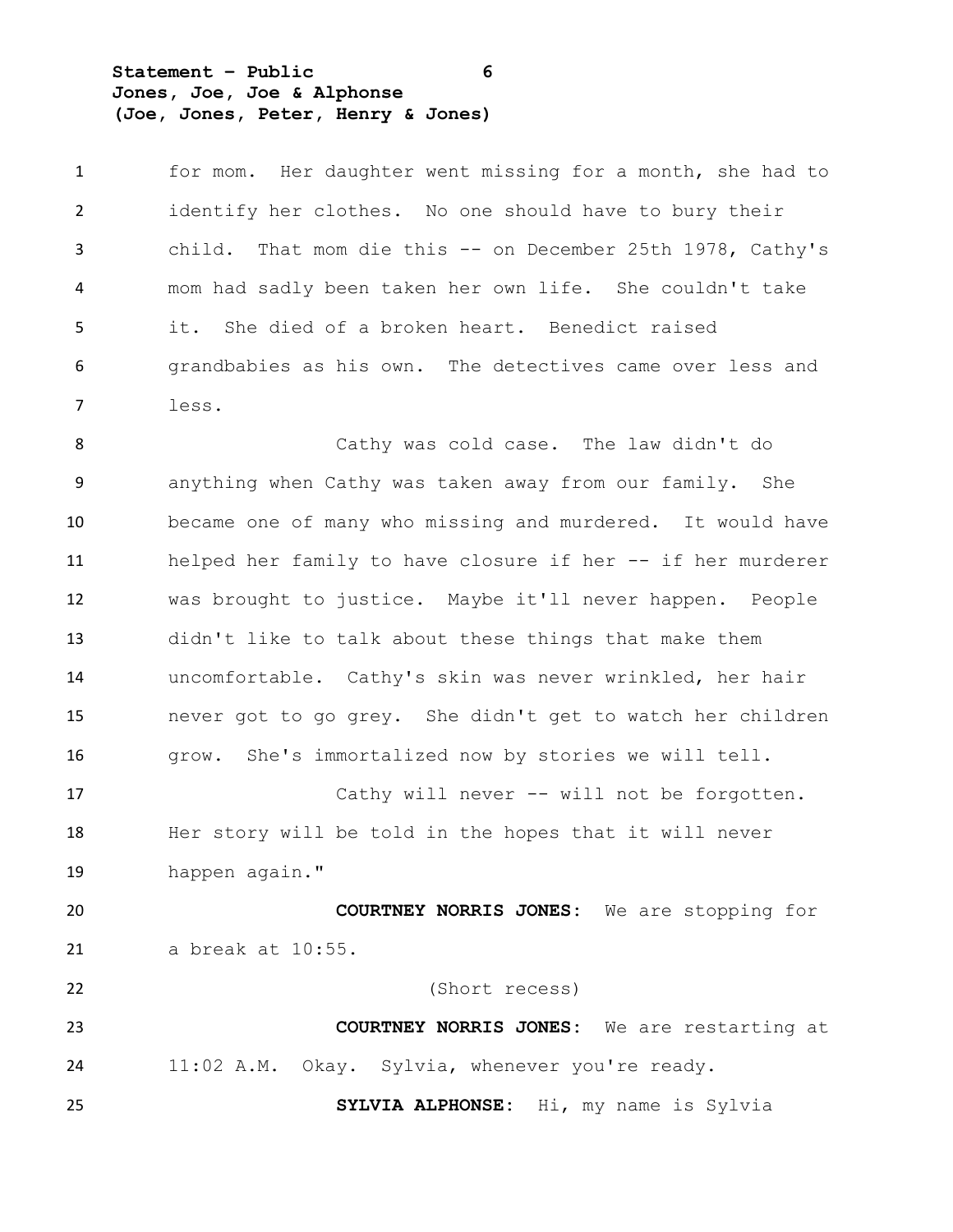**Statement – Public 7 Jones, Joe, Joe & Alphonse (Joe, Jones, Peter, Henry & Jones)**

 Alphonse. I'm Cathy's daughter. I don't know where to begin. Being raised without a mom was the hardest. There was questions that I had but I knew that I couldn't -- it was never talked about, what happened to my mom. Just hear stories about her. You know, she was a caring and loving, happy-go-woman all the time. Always had a smile on her face. She was always a fisherwoman, really good canoe puller. And that she really loved her family.

 She had three children. Her oldest brother, Timothy, my brother Dwayne and myself. I never got to know my older brother as well. He drowned in the river. There was so much tragedy happened when I was young and it was never talked about with our family. And still, to this day, it's hard to ask questions because nobody wanted to do anything while my grandfather was alive because they knew it would be too hard on him.

 And my grandfather is the one that raised myself and my brother. You know, he lived a long life to raise us. I can't imagine the pain that my grandfather had to go through, my aunties, my uncles. You know, being a mother myself, I wouldn't know what to do if I lost one of my children and have them missing for that amount of time before they're even found.

 And to find out how my mother died was hard because nobody told me when I was young. I always called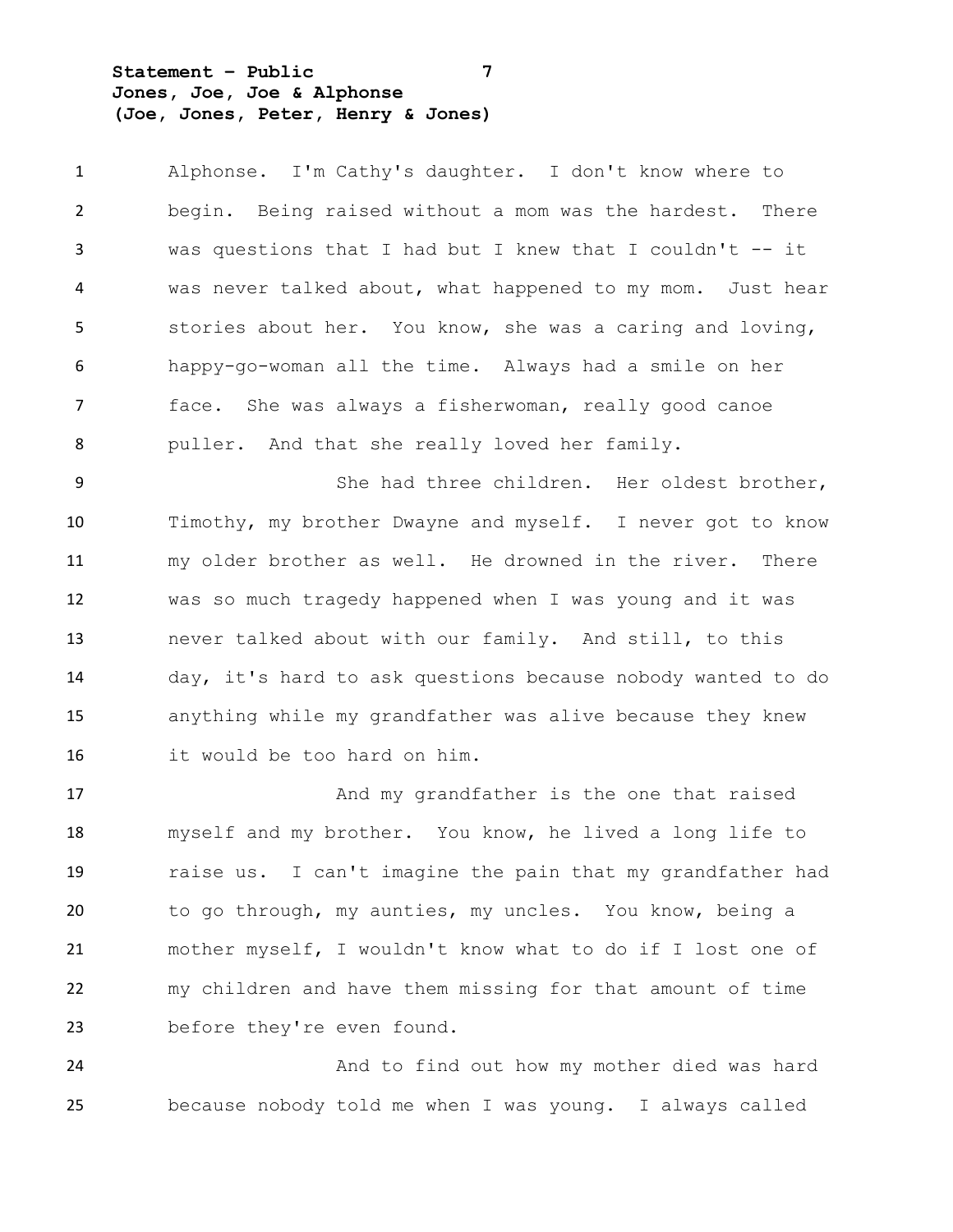**Statement – Public 8 Jones, Joe, Joe & Alphonse (Joe, Jones, Peter, Henry & Jones)**

 my grandfather dad so I believed, when I was younger, that he was really my dad. The closest thing I had to a mother was my aunties and my uncles. You know, they did the best that they could to raise my brother and I. I don't even remember how old I was when I first found out what really happened to my mom being brutally murdered. I know it took a long time just to even 8 talk about her, you know. Most of my life -- younger life, I just cried and cried and cried. Wondered what it would be like to have a mom. And then I became a mother so I had to quit crying. But I had a really good talk with my Uncle Peter. He -- it's still hard for him today, to talk about it because he did a lot -- a lot of searching for her -- for my mom when she was missing. You know, those six months he drove everywhere. He drove up and down the Island. Somebody would say that she was seen down Victoria so he'd jump on his truck and go riding down there trying to find her and still didn't find her. You know, it was 20 really emotional for him. You know, they don't have the technology today that, you know, I believe they would have found

 something more if they did have the technology that they do today. I know this is the very first time that I ever, ever really talk about my mom to anybody. It's -- it was a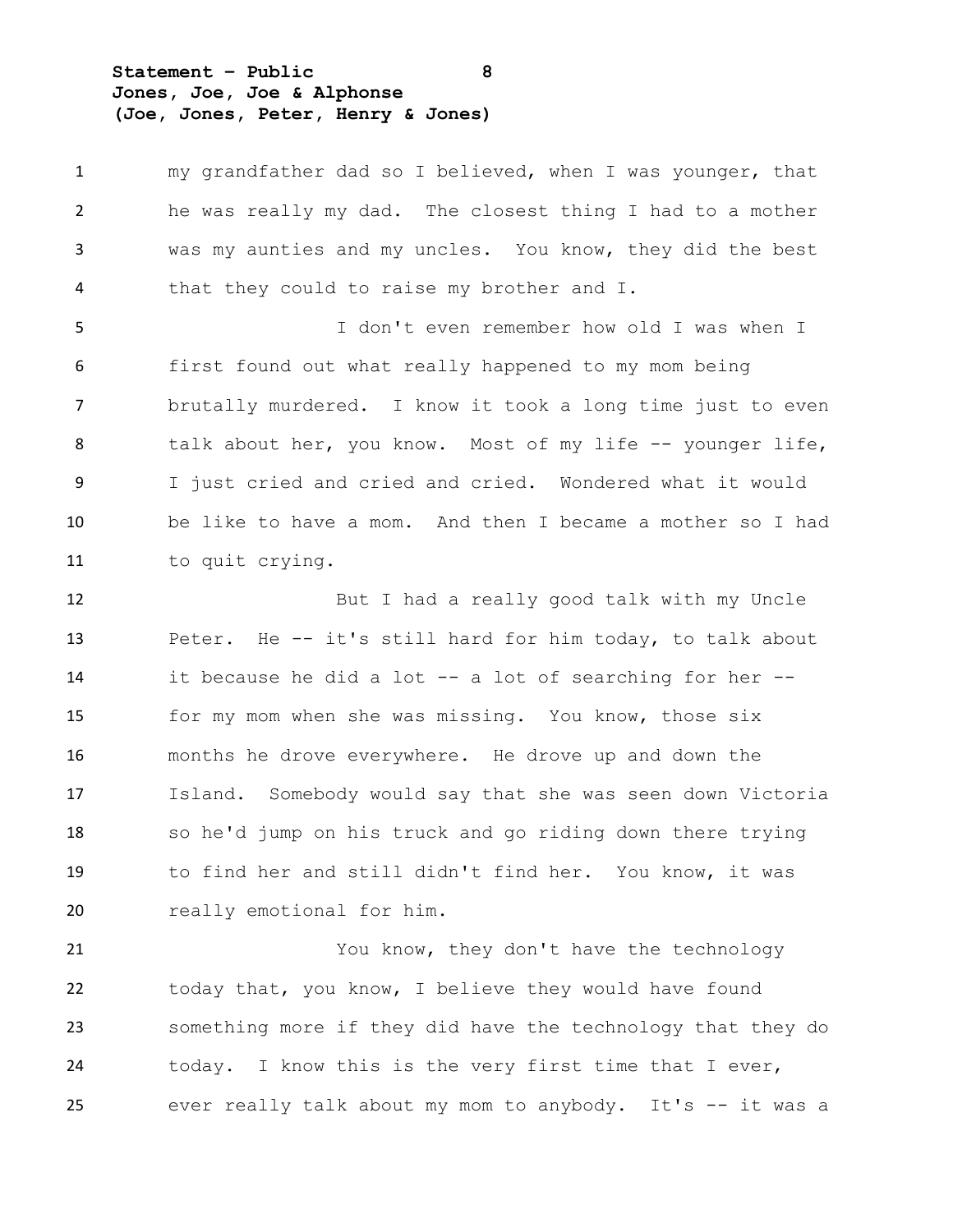**Statement – Public 9 Jones, Joe, Joe & Alphonse (Joe, Jones, Peter, Henry & Jones)**

 hard life without her. You know, just hearing stories and there was always a missing piece to my life because I always wondered what it would be like to have a mom. I just don't want this to happen to anybody else.

 It's unimaginable pain that my family has gone through. My grandfather lived a long life broken- hearted, losing his wife one year after his daughter. You know, he's a really strong man to do that. I know there's a lot of other things that my grandfather went through and, you know, he was a great role model to our family for everything that he has done.

 Finding out how my mom died brutally, neck broken, back broken, that's not a way for somebody to die. Can't imagine how much pain that she felt going through all of that. And I'd never wish this upon anyone. But I know 16 that she's in a better place now. And I just hope one day that my family can have their hearts healed a little anyway to carry on in life.

 There's a lot of questions that I had for my mom when I was becoming a mom myself. My aunties and my uncles were always there to help me and my brother. I really thank them for that. But just to let my mom know that she's not forgotten and she's still really loved by everybody. I know I talked about her to some of her friends and they still say the same thing, that she was a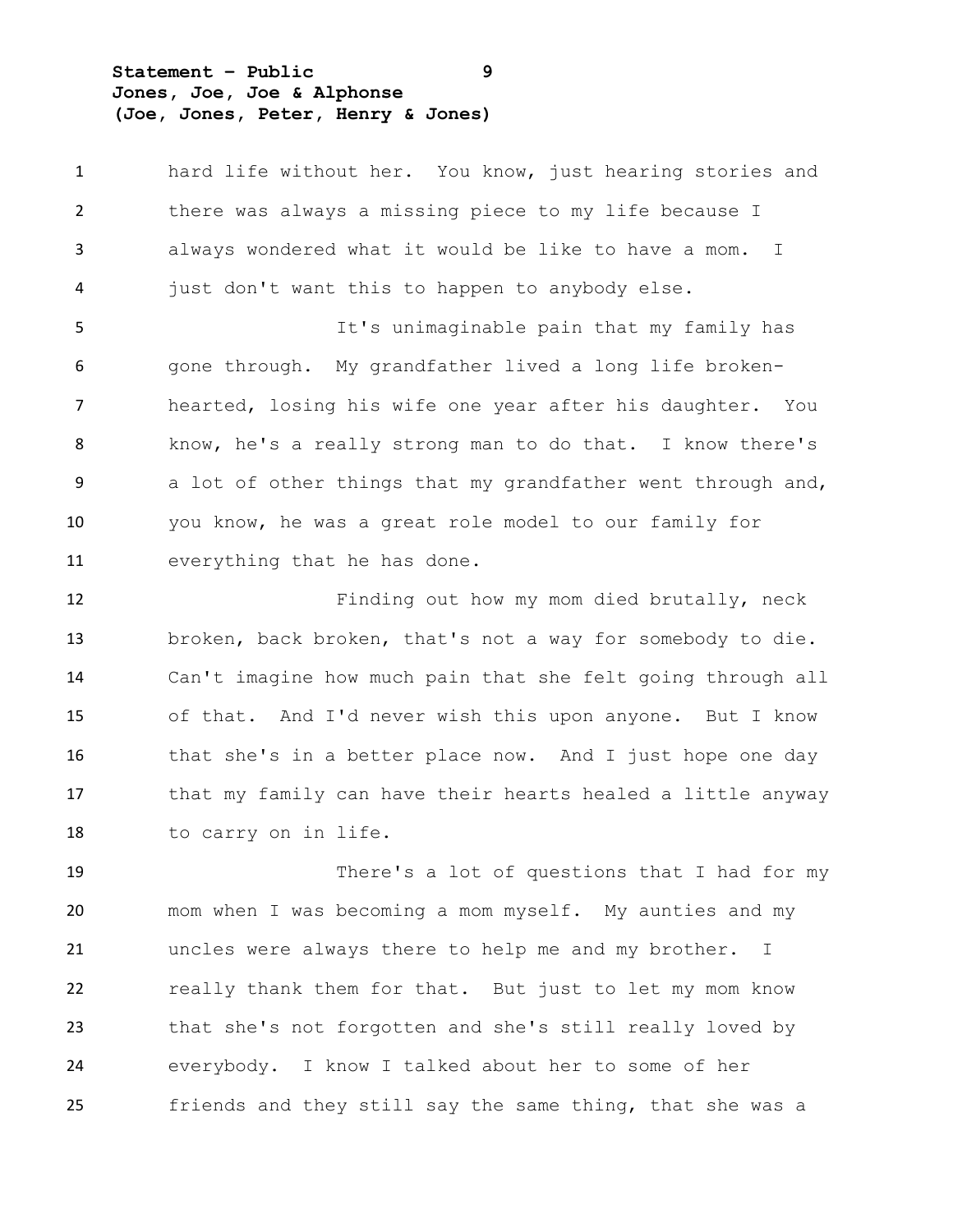**Statement – Public 10 Jones, Joe, Joe & Alphonse (Joe, Jones, Peter, Henry & Jones)**

1 really good fisherwoman, really good canoe puller, always came first in the singles. Always smiling, always happy. Never, ever sad, always had a smile for everybody. (Short recess) **COURTNEY NORRIS JONES:** Recording stop time, 11:15 A.M. Recording start time 11:16 A.M. **MONICA JONES:** My name is Monica Patsy Jones. My maiden name is Joe. I'm the youngest daughter of Benedict and Evelyn Joe. I'm here to talk about my oldest sister Cathy Joe. 11 I used to babysit for Cathy for many years, for Dwayne and Sylvia, weekends, everywhere she went, she took me with her. In June 1977 she was found brutally murdered. Prior to that, for a long time our family was searching for her. I recall everybody, just all the aunts and uncles, and all the cousins being in the home, being supportive to my parents and my siblings. I just know I had to keep Sylvia and Dwayne in a room all the time. We were kind of told to stay out of the way while they were looking for my sister. She resided at [Location 1] a little apartment complex. In her walk of life I do remember being with her when I used to babysit for her, we used to walk

 home lots from town, from the store. I recall a few times we were walking home and the [Police Officer] pulled us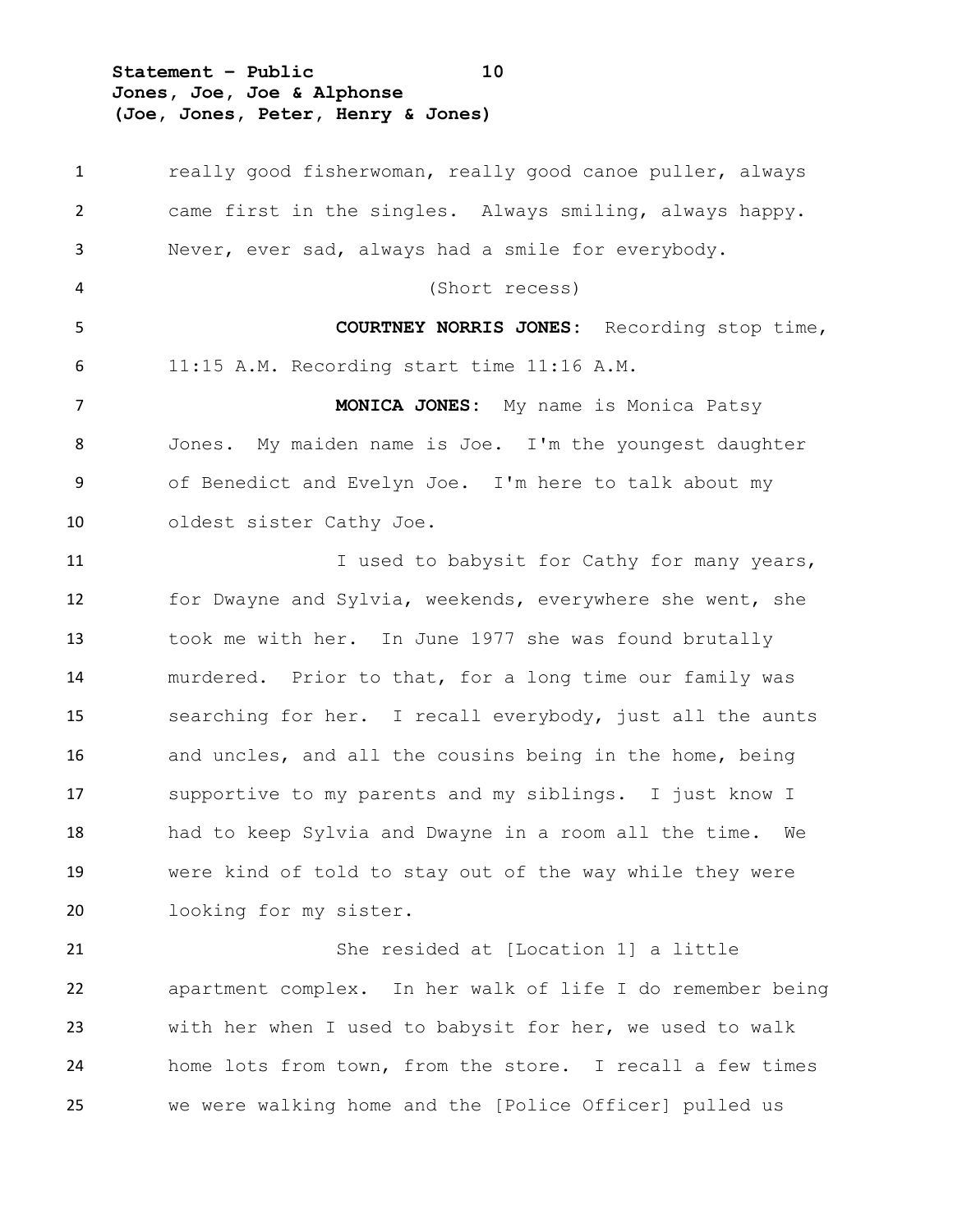**Statement – Public 11 Jones, Joe, Joe & Alphonse (Joe, Jones, Peter, Henry & Jones)**

 over. I recall my sister being all upset and she was crying. She kept saying, "No. No, I have my children. No." And that guy was -- [Police Officer] kept telling her that she had to go with him. And he kept saying, "Oh, let me bring my kids home first." He -- she brought us home and she was all upset and crying, and she said, "I'll be back later." And 8 she kissed me on the forehead. Said, "Lock the house up." I phoned my mom and I told my mom, "The cops took Cathy but I don't know why." Cathy always came home. And she was a

 mess. Her hair and her clothes, and she was crying and she'd just go into the tub and cry. But when my mom and them went to the cops, they said that she wasn't there.

14 And years after I brought this up to a detective that I remember -- after I was being interviewed, after they found my sister, he said there was bad cops. And he said these bad cops used to bring them up to this clubhouse that was up in [Area 1]. And through the stories of talking about this with my uncles, my uncles also told me that the [Police Service 1] abused our women where they would take them and they would abuse them for hours before 22 they let them go.

23 And one lady that's passed away, I was sitting in a (inaudible response) with her drinking. Those cops walked in and she kind of got nervous. And I said,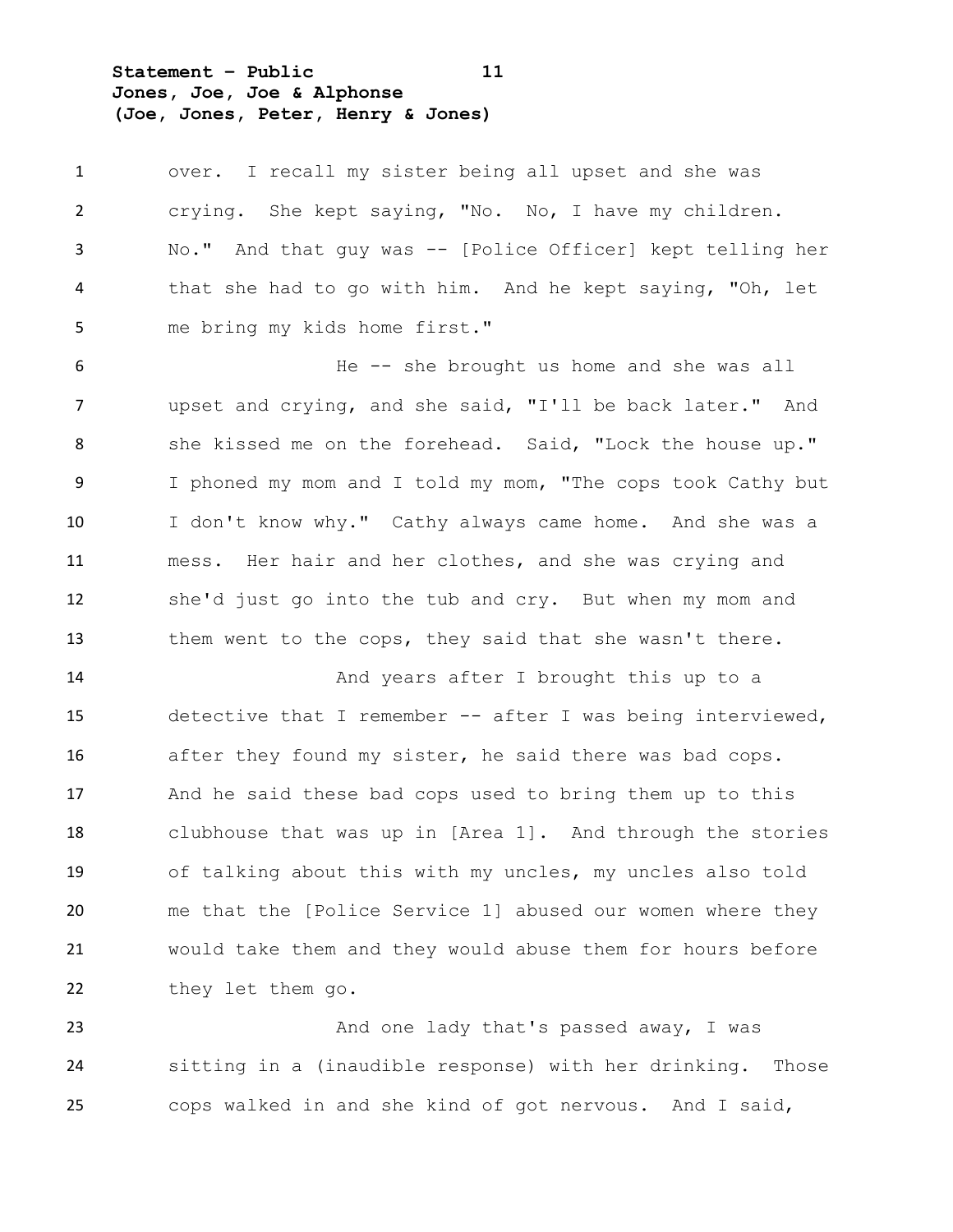**Statement – Public 12 Jones, Joe, Joe & Alphonse (Joe, Jones, Peter, Henry & Jones)**

 "What's the matter?" And she said, "Don't let them take me." And I said, "They can't take you. We won't let them. There's enough of us around to stop them. If they take you, they're going to take all of us." That's how we were talking.

6 And she said that they used to take our women, bring them to this clubhouse and abuse them, or they would hurt them and drop them off way up in the mountain and let them find their own way out. And most of the time the loggers would drive them out when they found them early in the morning. I just recall this happening a few times with the [Police Service 1] and my sister.

 When she went missing, our family searched continuously. I do remember the calls that came in and my older brother Peter and my late uncle Joe-Joe (ph) used to go look for her at these places they were told that she was going to be at. And she was never there. And it went on everyday. A lot of calls came in. Real lot of calls. Every lead that they got called in, there was nothing.

 After she was found deceased, she was found up in the [Area 2] in June 1977 by a hiker. There was this farmer up there and he recalled that the [Police Service 1] vehicle was in that area, and he found it very odd because it was very, very late at night. And they had flashlights but he doesn't know what they were doing. And he was too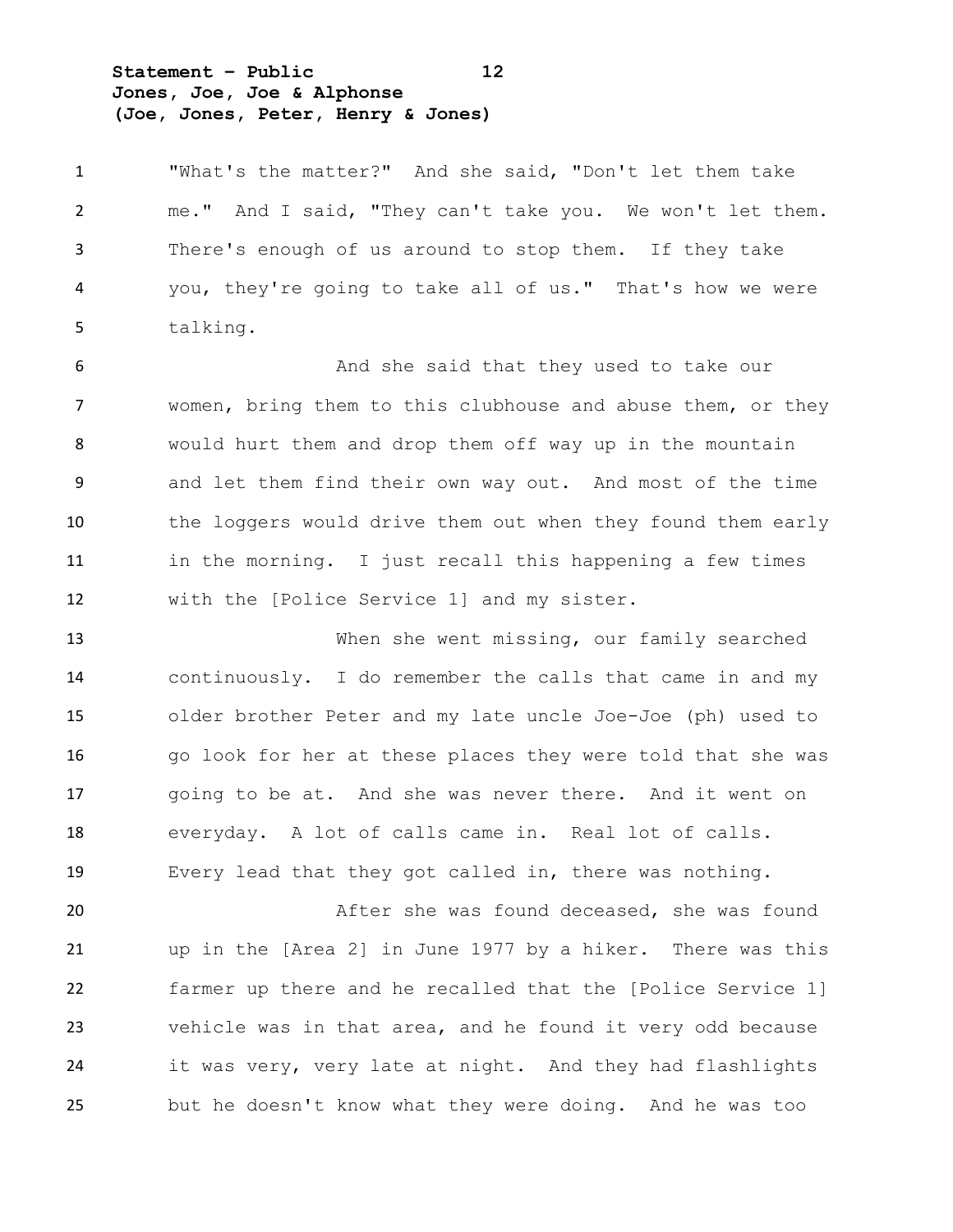**Statement – Public 13 Jones, Joe, Joe & Alphonse (Joe, Jones, Peter, Henry & Jones)**

 scared to report it because he knew the police back then were not good to our people, or good to anybody. When I was interviewed as a child, they asked me all kinds of questions about my late sister. And just her walk of life, who was her friends? Who was she living with? Did she have a boyfriend? You know, all those kinds of questions. And I remember this one detective, and I remembered what they all looked like but I couldn't remember their names because I was young. And I was scared because I remembered them taking my sister away. And we're in a small room being interviewed so I was quite scared.

13 When I became an adult I had my own place, and in December they had honoured the [Police Service 1] in the newspaper, and I was looking through it and I found that detective. His name was [Detective]. And I called the [Police Service 1] and I told them I would like to speak to him. And they said, "What -- in what regards?" And I said, "To my late sister's death, Cathy Joe." And almost an hour after, I got a phone call from Vancouver and it was him. And he was kind of laughing, he says, "How did you find me?" So I told him about the newspaper. And he was retired at the time. And he says, "You were real young and I was talking to you. I'm surprised you remembered me."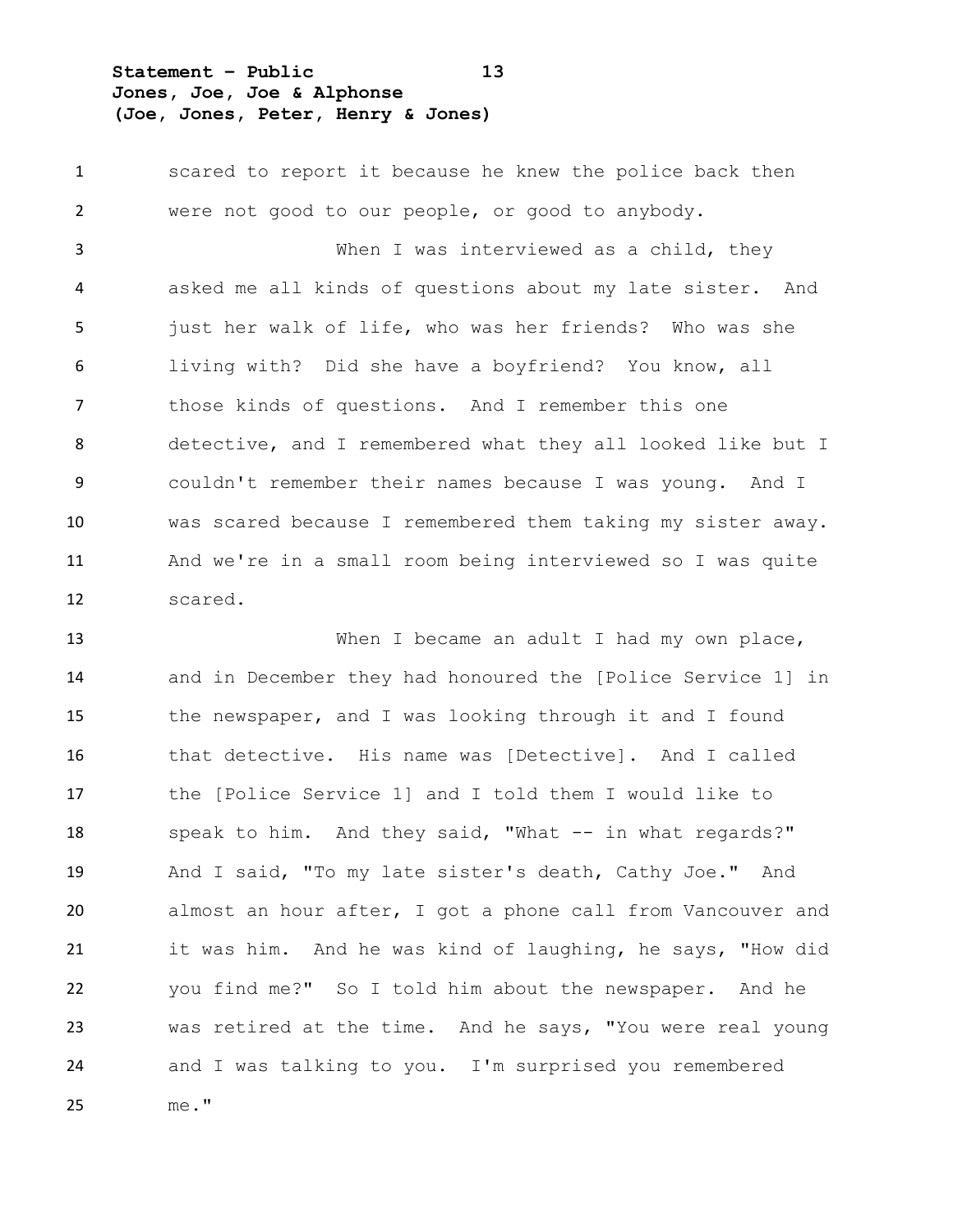**Statement – Public 14 Jones, Joe, Joe & Alphonse (Joe, Jones, Peter, Henry & Jones)**

1 And when we spoke, I asked him a lot of questions. One of the things he said to me was that they had private -- undercover cops in [Area 3], and there were -- had this white guy under surveillance. He lived in a isolated area and he had a long driveway, and he had all kinds of traps around his house so the only way you could get in was by going in through that long driveway. And he had cameras. He said that they stalked him for many, many years. And as they were closing in on him, they said he eventually killed himself.

 And another story that was said to me that there's this white guy who was a logger that was under surveillance. He was quite tall and they called him 14 [Nickname]. He was a suspect for many years because he stalked our Aboriginal women. And that came from one of 16 the main bosses of the logging company. Because my husband knows the logger. And he was surprised when he found, you know, he was asking questions of who I was so I told him. And that's what he said.

**And whenever I questioned the police about** 21 these two incidents, they always kept saying that she was -22 - that it would probably remain cold case unsolved. I approached the police many times and asked them questions about Cathy. They were all quite rude to us. The one that stuck to me the most was I wanted answers and then that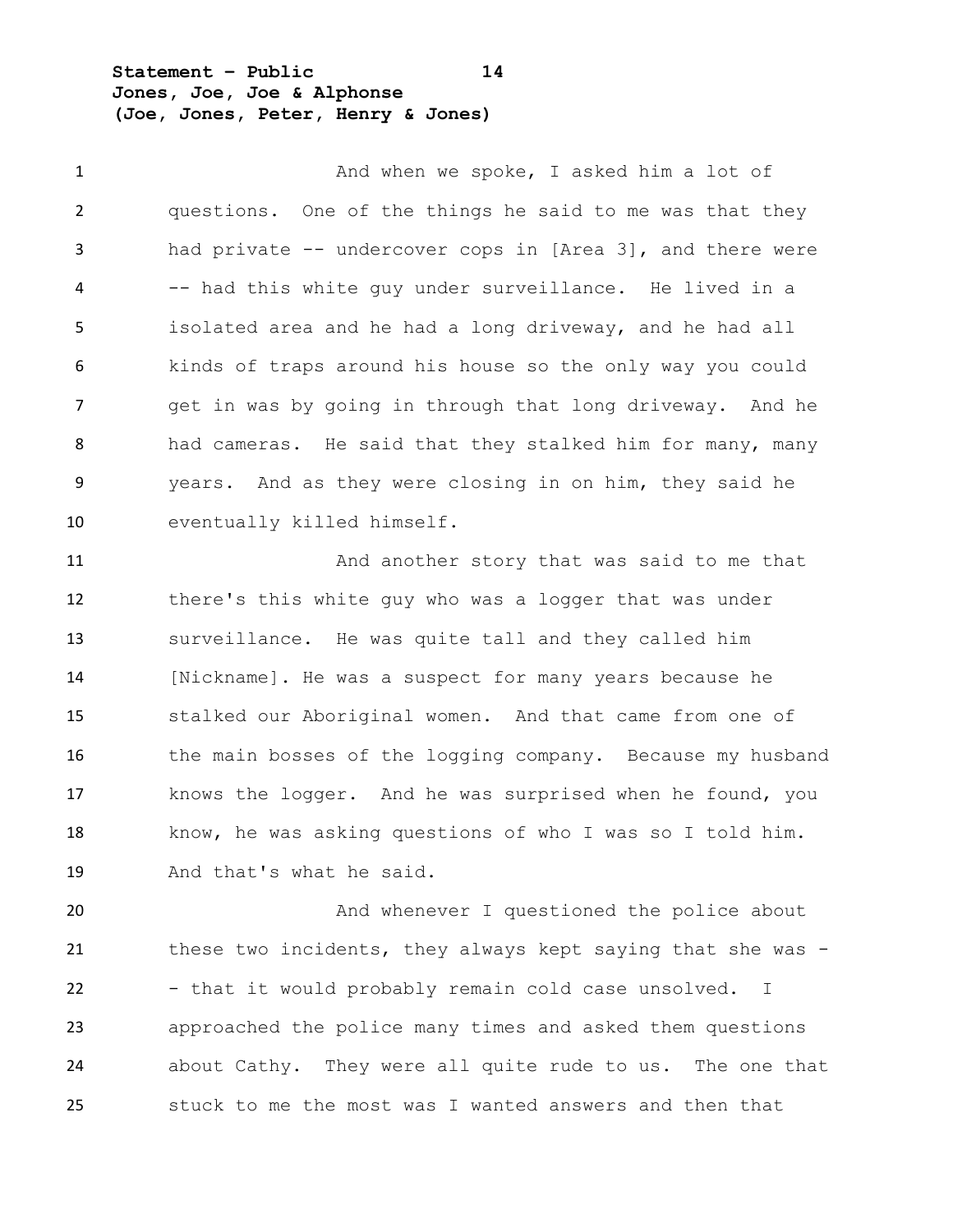**Statement – Public 15 Jones, Joe, Joe & Alphonse (Joe, Jones, Peter, Henry & Jones)**

 lady said, "Do you see this filing cabinet right here?" It was a lady cop. Said, "That's full of your sister's information. You can sit there and go through with it and see what you come up with. But I don't have anyone here to supervise you so today's not a good day." And then she closed that glass on me and walked away.

**And there's another time that we went into** 8 the police station and asked -- got brought into an office with this [Police Service 1 officer]. And I told him I was there to ask questions about my late sister. And as we were talking, he stated this guy's name to me. I -- I can't remember it right now. And then he says that justice was already served but they couldn't prove it because he committed suicide. And he says, "You can keep searching or you could have closure."

 Over the years, I went to the police station to ask them a lot of questions, and they've always been 18 rude to us. They've never given us any answers. They always just said the evidence deteriorated. And they would never resolve anything. That they always told us that we could take our file and go look at it and see what we can find.

 Over the years, it's always bothered me where I'd become an overprotective person over my -- not just my family but my community because the crime in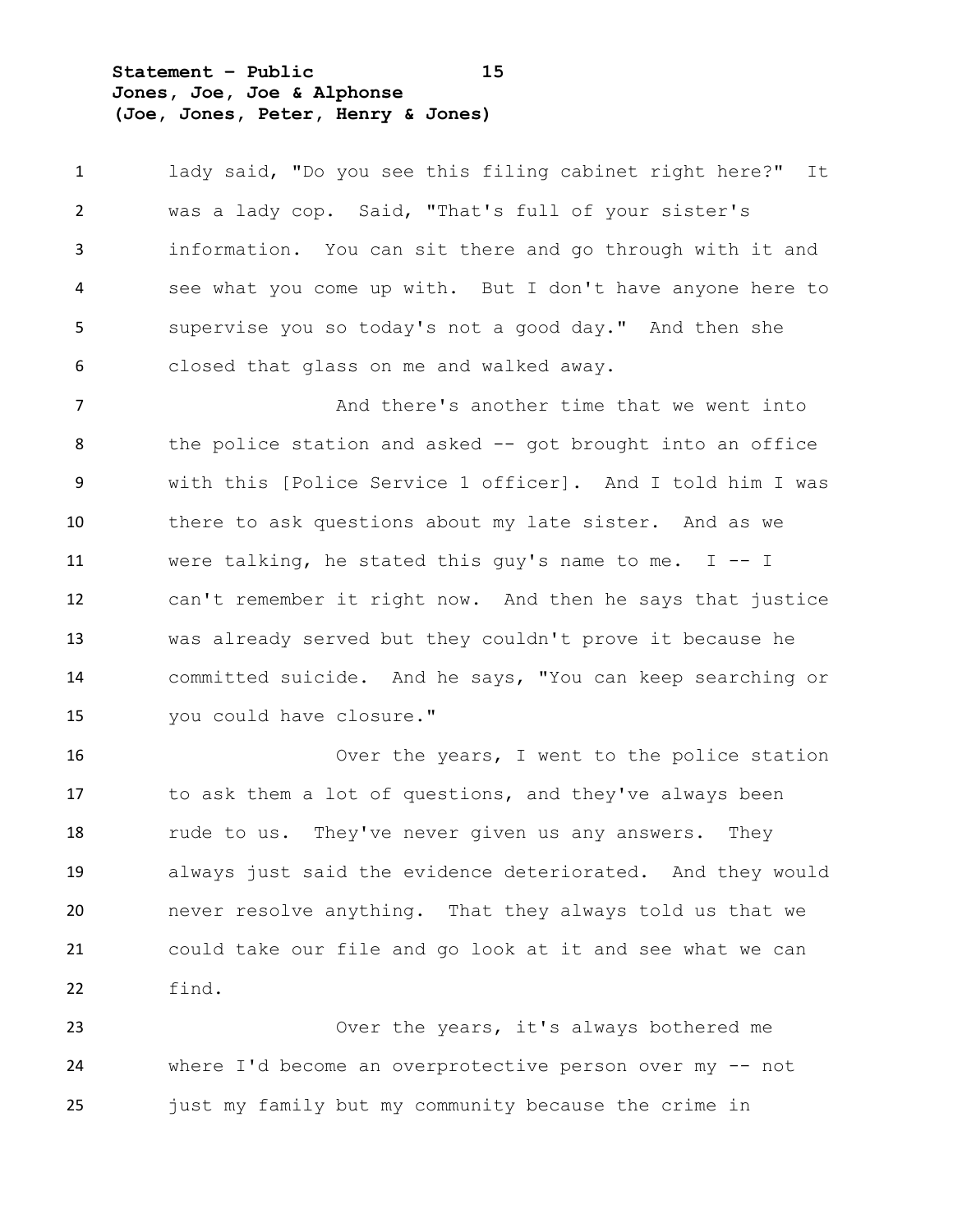**Statement – Public 16 Jones, Joe, Joe & Alphonse (Joe, Jones, Peter, Henry & Jones)**

 Cowichan is getting -- escalating and the police are still not doing anything today.

 The year 2015 I spoke to the major crime unit. I'm not sure of the year but I did speak to the major crime unit. That's when we lost our niece, Tyeshia Jones, who was brutally murdered. And I told them, "Look at my sister's file and come up and give me information 8 because they wanted to speak to me -- ask questions about everything because we were preparing her funeral and they wanted to have detectives all over the place in the prayer meeting -- funeral.

12 And they came up, that lady said, "Oh, I briefly looked at the file and there's still no clues, no evidence. We don't have anything to go on because all the evidence that they kept deteriorated. It'll remain open but it'll always be slated as a cold case file."

 This has been devastating to our family for many years. We all lived with broken hearts and were kept silent. We never talked about it. Our mother died of a broken heart at Christmas. For many years I hated Christmas because I lost my mother. For many years in June I never celebrated my birthday because that's when they found my sister.

 For my mother, when she was here, she cried each day for my sister and it was hard to see. Throughout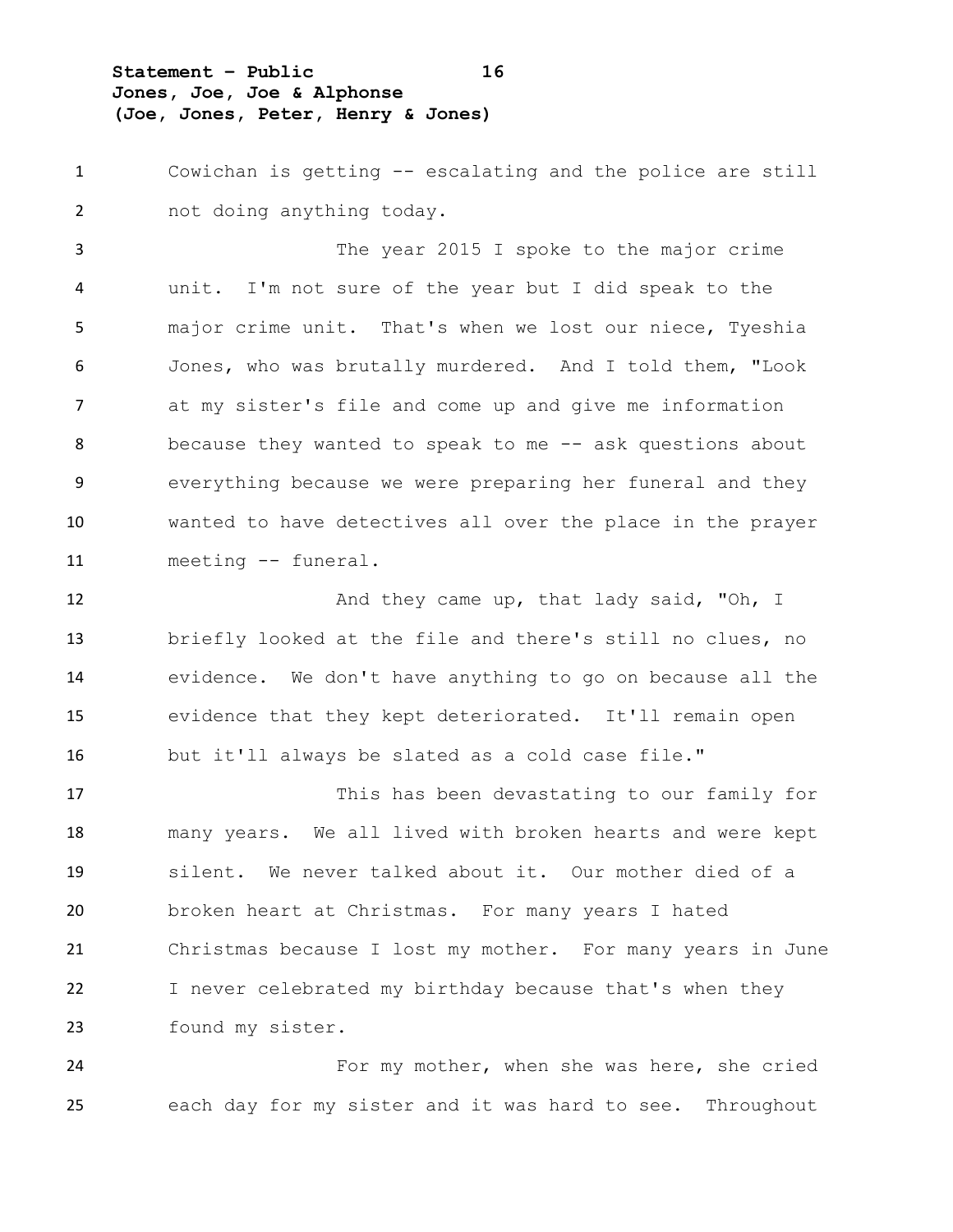**Statement – Public 17 Jones, Joe, Joe & Alphonse (Joe, Jones, Peter, Henry & Jones)**

 all this, this has made me live in fear for our family because we don't know who done this to our family. We all walk with broken hearts and we are all really overprotective. You know my sisters and I -- they say a lot of stuff about us but we live this life of losing our oldest sister who was a strong lady. She was really tough. When she canoe paddled she was pregnant with Sylvia and she still became champ. Really big belly and she still beat everybody on a single canoe race. I remember that because we were laughing when she come to shore. And she was hugging -- my dad was laughing because he goes, "Look at you," because she had the canoe on the shore and those others were still going to the finish line. And dad was packing the canoe up and she says, "I got it, dad." And he says, "You're pregnant." And she just picked it up and brought it to shore. I really remember that so clearly.

 Our wounds will never heal. You know, through this, for our family, because we still have three missing nephews here in Cowichan. And we have no clues or no leads. But this we created a Missing and Murdered Walk for Men, Women and Children here in Cowichan. We did that last year, our first walk, February 10th. And it's just to keep the memory alive of our missing loved one but also for my late sister because for many years we went down to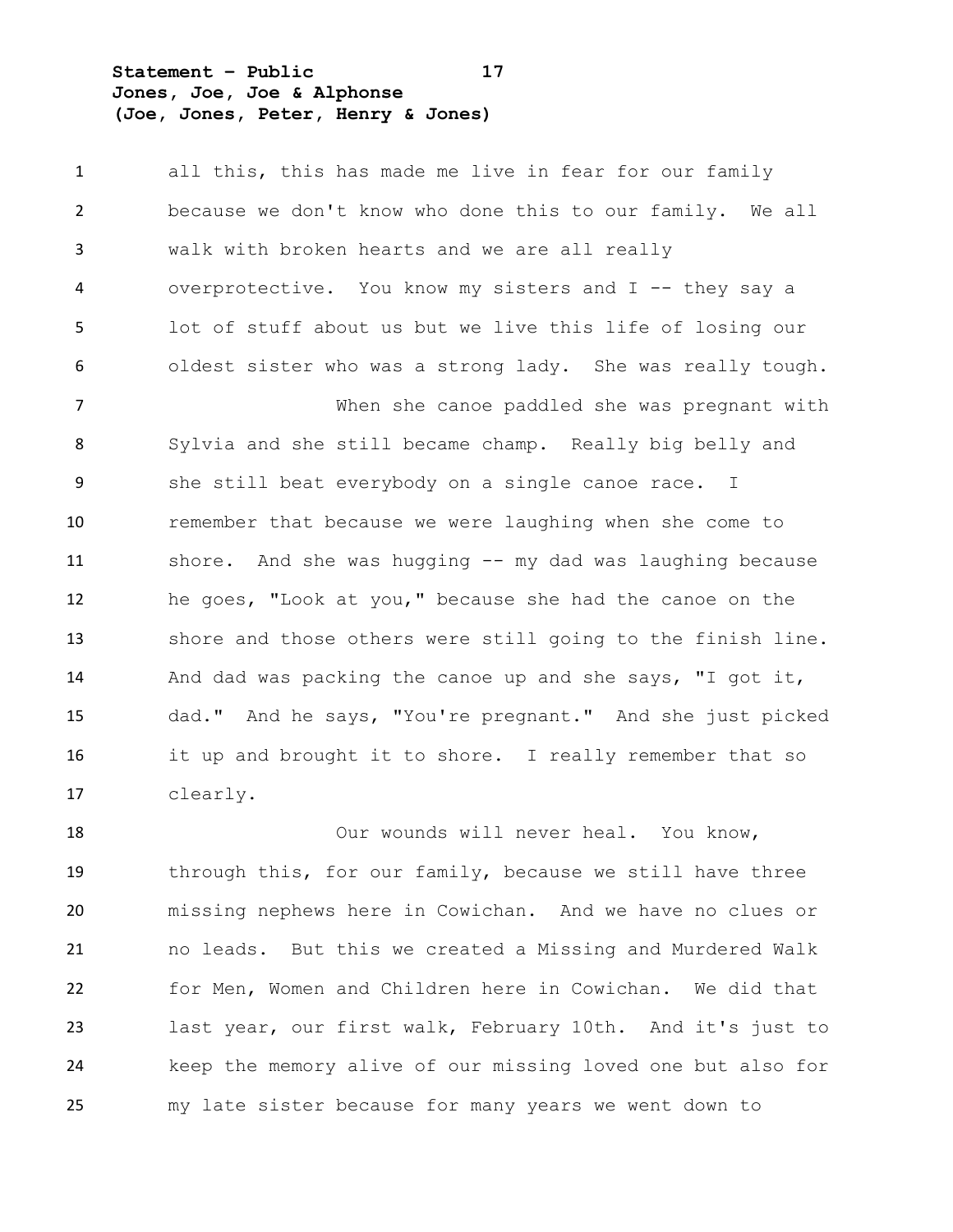**Statement – Public 18 Jones, Joe, Joe & Alphonse (Joe, Jones, Peter, Henry & Jones)**

 Victoria and did the walk in February with them. And they always let my niece and my sisters walk in front with our sister's pictures. And when I created this walk last year, I had a hard time with the police for a bit. And I said, "I'm not asking you, I'm telling you what we're doing."

 For our first missing relative, he went missing, his name is Desmond Peter. He went missing March 12th, 2007. His mother is Liz Louie and his grandmother is Donna Louie. And throughout all this, the police have never done anything to search for him. For maybe six weeks and they've never had any tribal support or any support from anywhere until they put it online. And then the Missing Children's Society got involved. But throughout all this, his file is just being passed around from one police officer to another. And they haven't done anything else. Even the leads that are sent to them, the people who 17 are accused of this, they say they're innocent, they got a clean record. But they've never really, thoroughly investigated his file. And that's for Desmond Peter.

**And then our nephew Ian Henry, he went**  missing the third week of August 2015. He was last seen right near our home on Joe Road (ph) just down the road, like, a block away. And he just disappeared. Three months the police helped us search. Then after that, they lost interest and they got the main major crime unit involved.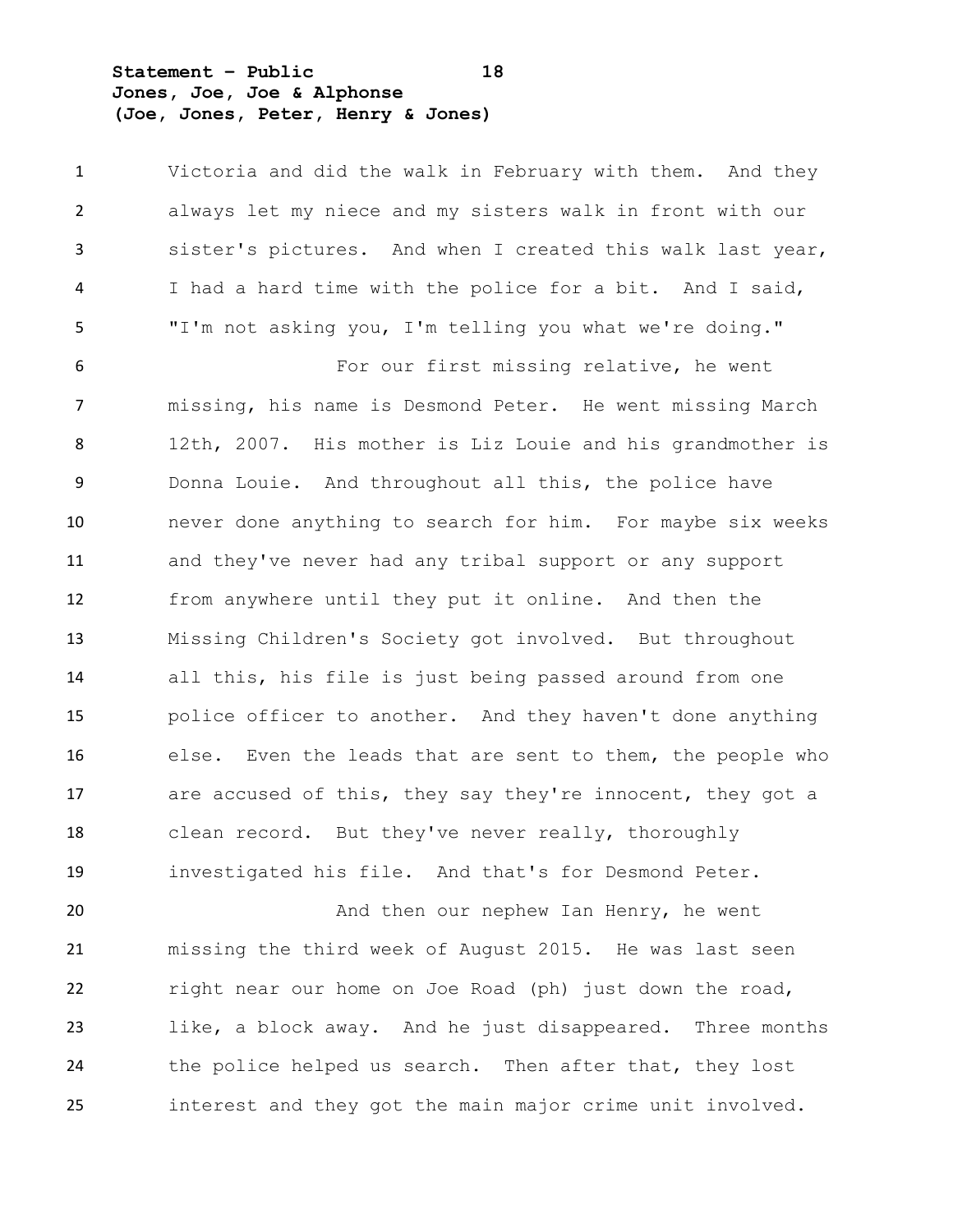**Statement – Public 19 Jones, Joe, Joe & Alphonse (Joe, Jones, Peter, Henry & Jones)**

 But there's still nothing that they're doing on it. 2 And with Everett Jones, he went missing February 10th, 2016. They had the search and rescue, they had the major crime unit, they had everybody here for six months. And with these, all the files are being just pushed aside. All of it. Like, it just, they keep telling us this police officer's looking at it, then the file's going here, the file's going to Ottawa. One's going to Victoria, one's going to Vancouver. 10 So to this day, right from 1977 to now, there isn't any real police help in our area for searching for our loved ones. This has been really hard on my family because we can't get any closure because of our missing relatives here. And people don't just disappear. All our hearts are broken. And the police are no help. And they - - I've called them weekly to ask them for reports and we

 get no answers. 18 And through this Missing and Murdered walk, people are coming from all over and that really helps my family in our -- our own way, it helps us heal. And we want to keep that memory alive to let the community know that we're still searching for answers for our late sister Cathy and for our three missing nephews. And that we want justice. And that one day we will have justice. I've been told many times that this opens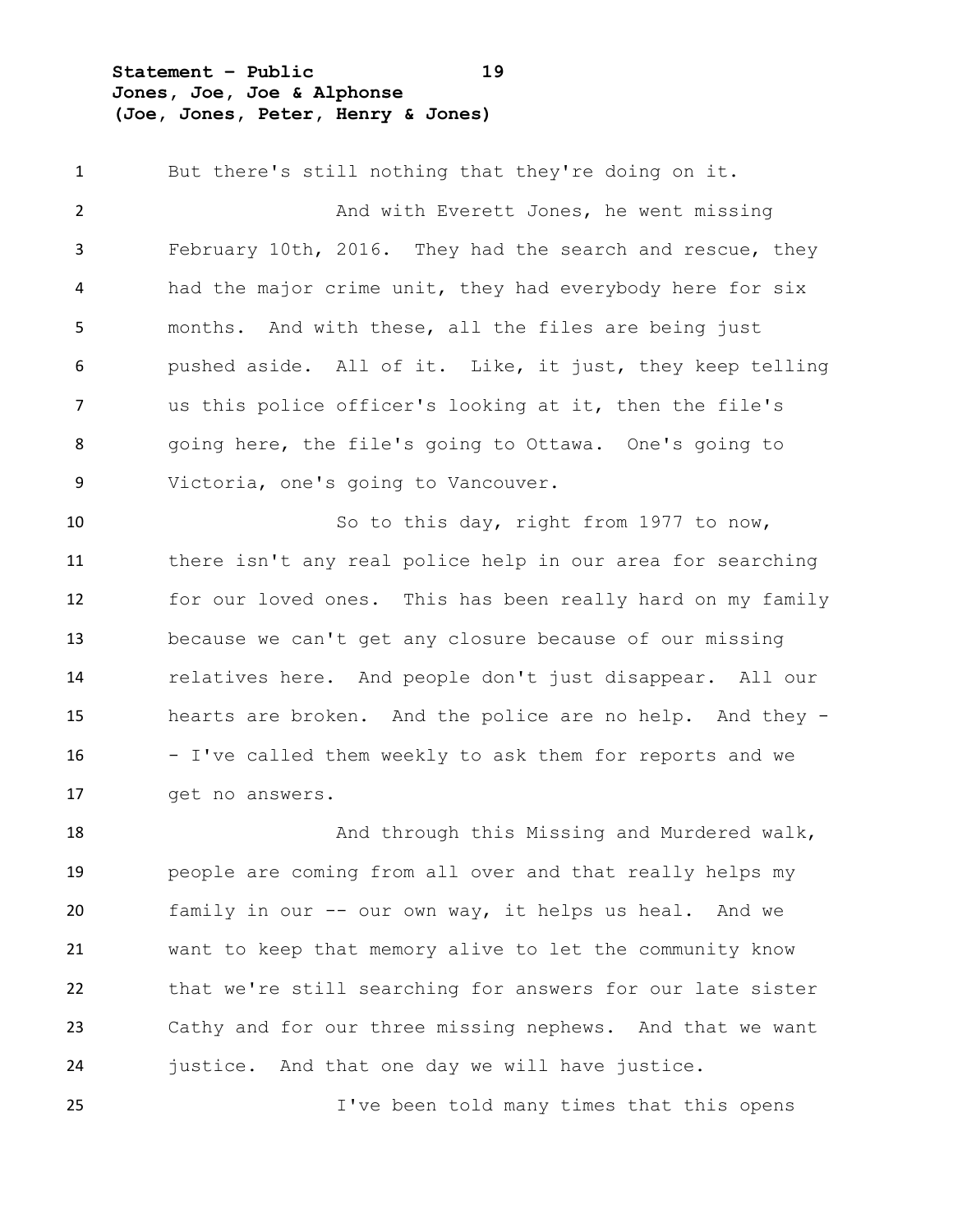**Statement – Public 20 Jones, Joe, Joe & Alphonse (Joe, Jones, Peter, Henry & Jones)**

| 1  | wounds for people. But I believe that we've been quiet for  |
|----|-------------------------------------------------------------|
| 2  | too long. There are many murders here in Cowichan that      |
| 3  | people don't even talk about, or don't even pursue the      |
| 4  | police for answers.                                         |
| 5  | <b>COURTNEY NORRIS JONES:</b> Just keep going.              |
| 6  | <b>MONICA JONES:</b> I've been really protective            |
| 7  | over my family because of all the great loss we have of our |
| 8  | sister Cathy. Put in many requests to Cowichan Tribes and   |
| 9  | to [Police Service 1] to protect our people but nothing has |
| 10 | been done by the [Police Service 1] and they haven't        |
| 11 | contacted us at all.                                        |
| 12 | COURTNEY NORRIS JONES: Sorry. Can we just                   |
| 13 | stop because of the -                                       |
| 14 | (Short recess)                                              |
| 15 | <b>COURTNEY NORRIS JONES:</b> Stop recording time           |
| 16 | 11:35 A.M. Continue recording 11:40 A.M.                    |
| 17 | MONICA JONES: For many years, my sisters                    |
| 18 | and I, and my brothers always wanted answers on who done    |
| 19 | this to our sister. My sister Helen and I went to the       |
| 20 | pictorial to look in -- to find out what they had written   |
| 21 | about our late sister. They had a tiny little scripture in  |
| 22 | there with her little picture. Stated that she was missing  |
| 23 | and just a small little part, we almost missed it. And      |
| 24 | it's, like, in the middle of the newspaper. Then we asked   |
| 25 | if there was anything run after that and they said, "No."   |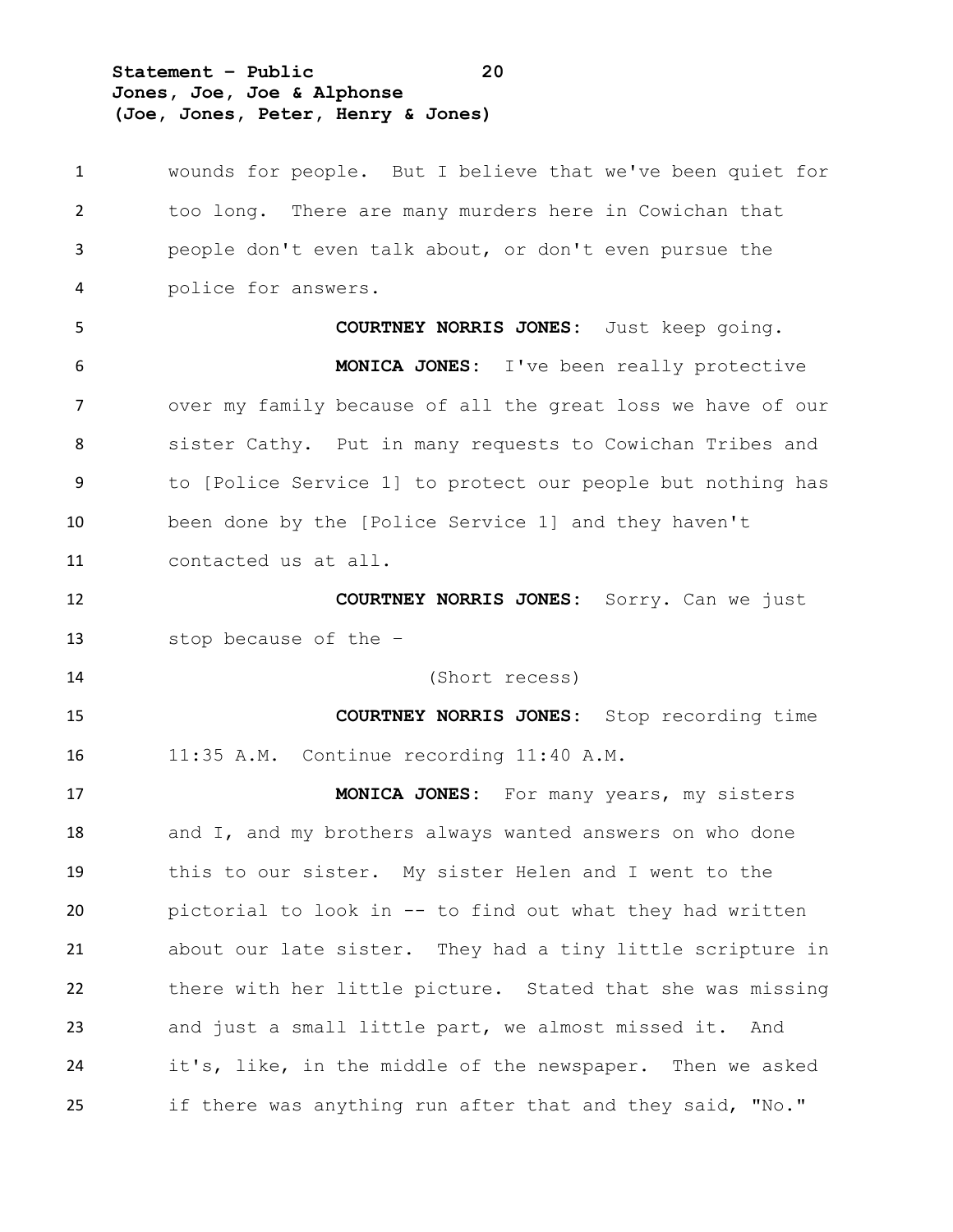**Statement – Public 21 Jones, Joe, Joe & Alphonse (Joe, Jones, Peter, Henry & Jones)**

1 Then we went to -- like, it was brought out on a -- one of the TV shows. They did a re-enactment of my later sister's final days. And my father was still here when that happened. Hoping that someone would come forward. It was a Crime Stoppers where they did a re- enactment of her life until her death. And nothing became of that.

 And it's like [Police Service 1] have never really cared. They've never really taken the time to look at our sister's file. And I've reached out to the Minister at the parliament buildings a couple times and there's no real answer that they can give me also. They said they can look into it and get back to me, and another cop will come talk to me. And they pretty well same, said that she's a cold case unsolved.

**And with these other ones that are missing,** 17 it's just the same pattern. You know, she's -- they're 18 seen here, they're seen there. Like, Victoria, Vancouver, up north Island. It's the same pattern as my late sister's. And they've never been found at all. So something that's -- I believe has been going on for a long time with our people. And I don't know why [Police Service 1] won't help us. They're always just rude and mistreat us, and don't call us back for many months.

Because no one has contacted us in many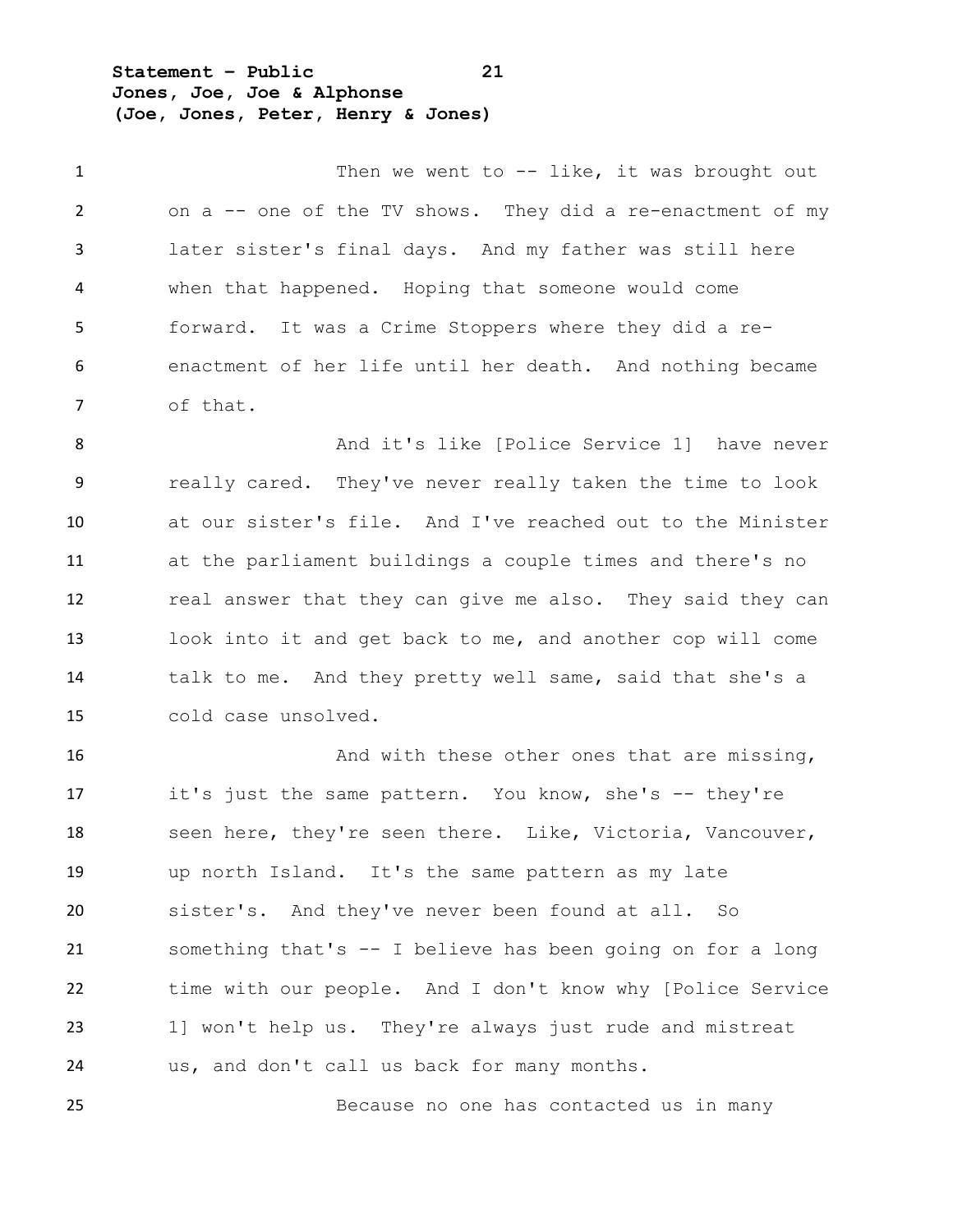**Statement – Public 22 Jones, Joe, Joe & Alphonse (Joe, Jones, Peter, Henry & Jones)**

 years in regard to our late sister's case. And that's the hardest part. They say that they look at her file every month but no one has reported anything to us. I just pray one day that our family will have justice. We don't give up hope. And we rely on our prayer to make it through. 6 And it has opened a lot of wounds because it's been a roller coaster of a week for myself just remembering everything, remembering my sister's life while she was here, and remembering my mother cry when they found out that she was gone. Because it was the last day of school when I come home, walking up the hill and mom's standing there on the porch crying. She told me. And it wasn't what I wanted to hear at the time. I just really wish the [Police Service 1], the major crime unit now will step up and really do something to help us in our community. I keep going because of all my grandchildren that I have and my family. That's everything. **COURTNEY NORRIS JONES:** Thank you. End recording 11:45 A.M. --- Upon adjourning at 11:45 a.m.